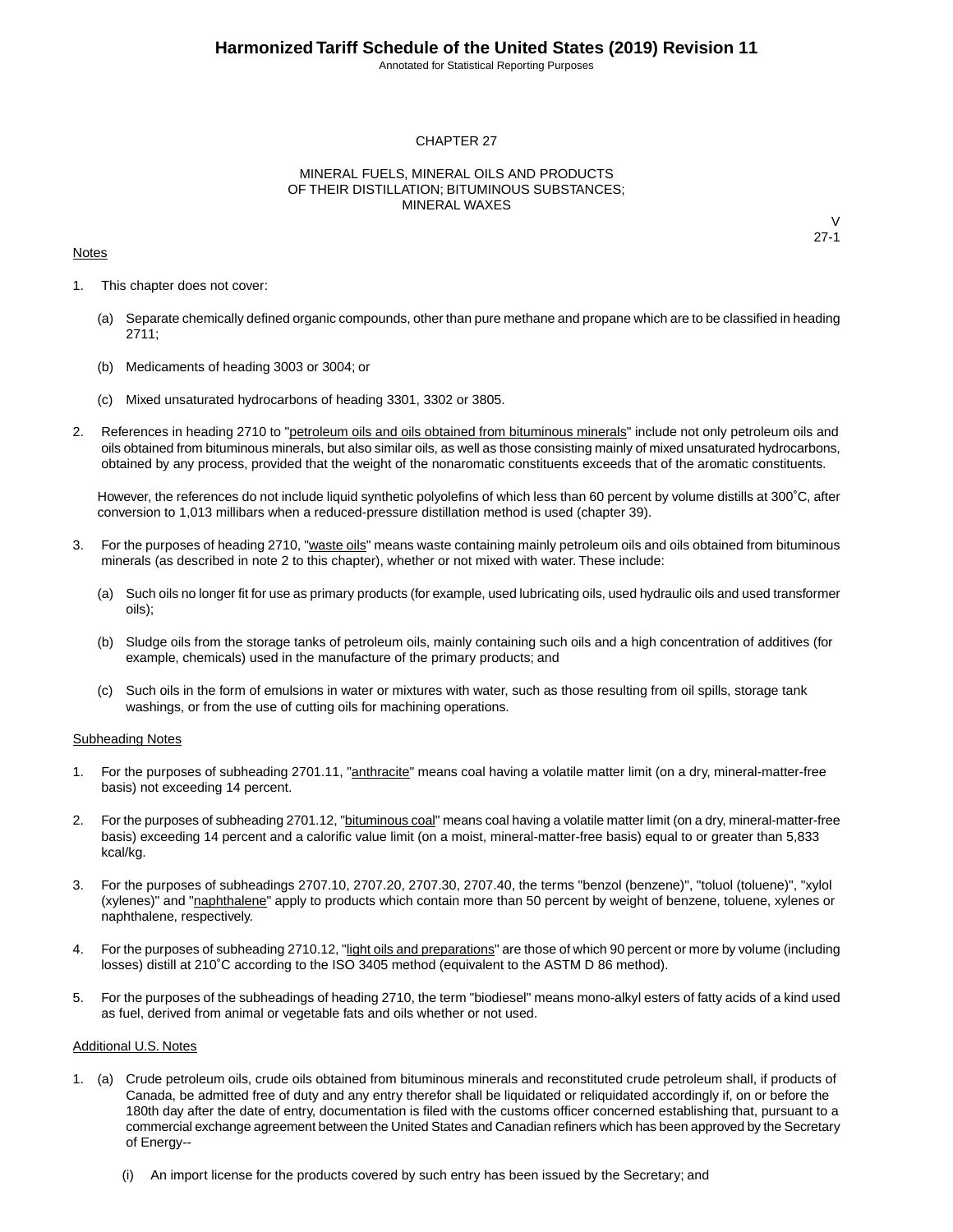Annotated for Statistical Reporting Purposes

Additional U.S. Notes (con.) V 27-2

- (ii) An equivalent amount of domestic or duty-paid foreign crude petroleum oils, crude oils obtained from bituminous minerals or reconstituted crude petroleum have, pursuant to such commercial exchange agreement and to an export license issued by the Secretary of Commerce, been exported from the United States to Canada and have not previously been used to effect the duty-free entry of like Canadian products under this U.S. note.
- (b) The Secretary of the Treasury, after consulting with the Secretary of Commerce and the Secretary of Energy, shall issue such rules or regulations as may be necessary governing the admission of Canadian products pursuant to the provisions of this U.S. note.
- 2. For the purposes of heading 2710, "petroleum oils" includes only products having:
	- (a) A Congealing Point (ASTM D 938) of less than 30˚C;
	- (b) If the Congealing Point is not less than 30˚C:
		- (i) A density at 70˚C of less than 0.942 and a Worked Cone Penetration (ASTM D 217) or a Cone Penetration or (ASTM D 937) at 25˚C of not less than 350; or
		- (ii) If the density at 70˚C is not less than 0.942 having a Needle Penetration (ASTM D 5) at 25˚C of not less than 400.
- 3. For the purposes of subheading 2710.12.15, "motor fuel" is any product derived primarily from petroleum, shale or natural gas, whether or not containing additives, which is principally used as a fuel in internal-combustion or other engines.
- 4. For the purposes of subheadings 2710.12.18, 2710.19.25 and 2710.20.15, "motor fuel blending stock" means any product (except naphthas of subheading 2710.12.25) derived primarily from petroleum, shale oil or natural gas, whether or not containing additives, to be used for direct blending in the manufacture of motor fuel.
- 5. In determining the relative weights of components of the mixtures provided for in subheadings 2710.12.45 and 2710.19.45, naphtha and other petroleum derivatives which may be present in such mixtures as solvents shall be disregarded.
- 6. For the purposes of heading 2716:
	- (a) The term "electrical energy" does not include electrical energy transmitted as a medium of communication; and
	- (b) Electrical energy shall not be subject to the entry requirements for imported merchandise set forth in section 484 of the Tariff Act of 1930, as amended, (19 U.S.C. 1484), but shall be entered on a periodic basis in accordance with regulations to be prescribed by the Secretary of the Treasury.
- 7. For the purposes of this chapter, the term barrel (bbl) means a barrel of 158.98 liters measured at 15.6˚C.
- 8. Subheading 2712.10.00 does not include petroleum jelly, suitable for use for the care of the skin, put up in packings of a kind sold at retail for such use (subheading 3304.99.10).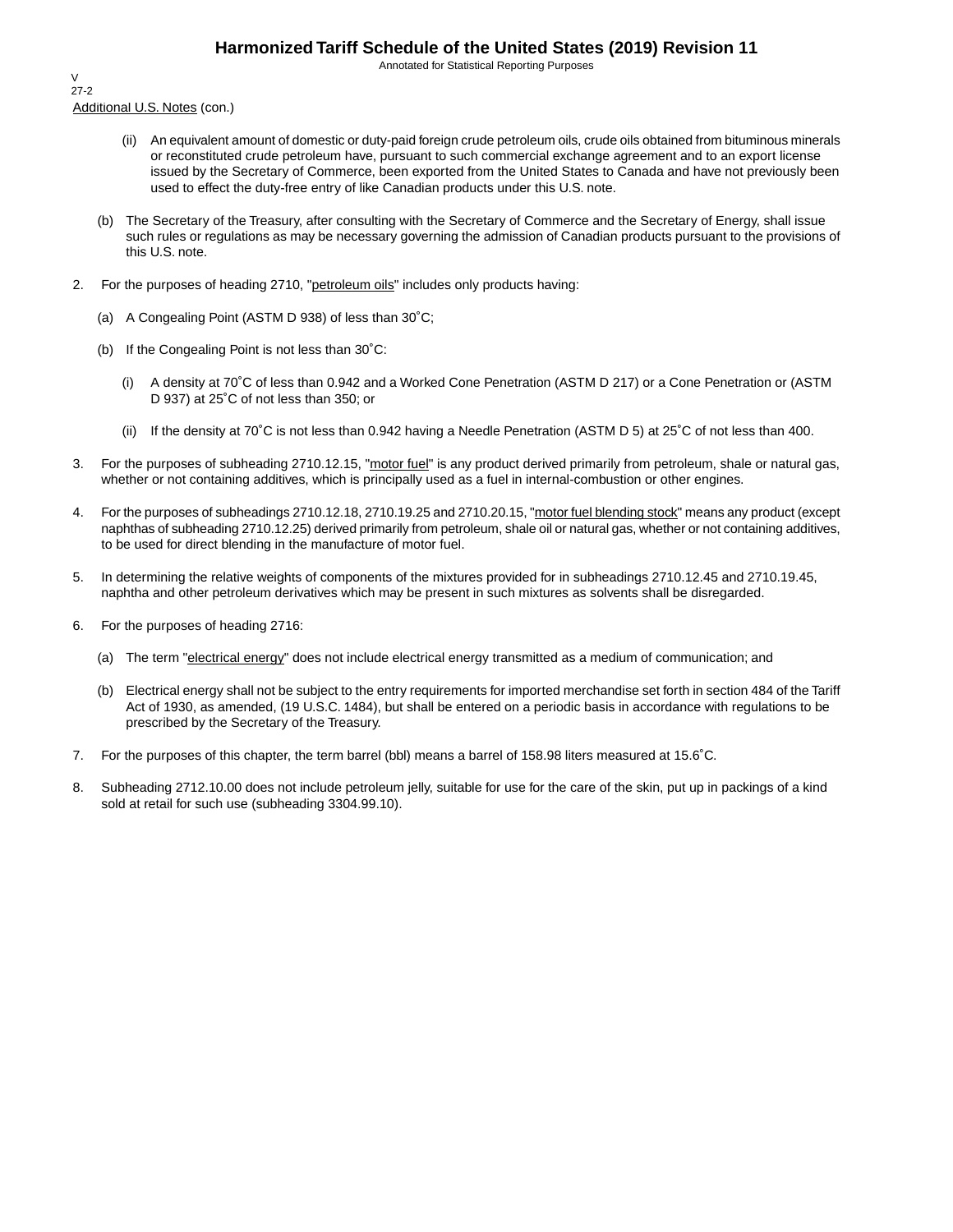Annotated for Statistical Reporting Purposes

| Heading/      | Stat.           |                                                                                                        | Unit              |         | Rates of Duty |                |
|---------------|-----------------|--------------------------------------------------------------------------------------------------------|-------------------|---------|---------------|----------------|
| Subheading    | Suf-<br>fix     | <b>Article Description</b>                                                                             | of<br>Quantity    | General | 1<br>Special  | $\overline{2}$ |
| 2701          |                 | Coal; briquettes, ovoids and similar solid fuels manufactured                                          |                   |         |               |                |
|               |                 | from coal:                                                                                             |                   |         |               |                |
| 2701.11.00 00 |                 | Coal, whether or not pulverized, but not agglomerated:                                                 |                   |         |               | Free           |
| 2701.12.00    |                 |                                                                                                        |                   |         |               | Free           |
|               | 10              |                                                                                                        |                   |         |               |                |
|               | 50              |                                                                                                        |                   |         |               |                |
| 2701.19.00    |                 |                                                                                                        |                   |         |               | Free           |
|               | 10              |                                                                                                        |                   |         |               |                |
|               | 50              |                                                                                                        |                   |         |               |                |
| 2701.20.00    | 00              | Briquettes, ovoids and similar solid fuels manufactured                                                |                   |         |               | Free           |
| 2702          |                 | Lignite, whether or not agglomerated, excluding jet:                                                   |                   |         |               |                |
| 2702.10.00 00 |                 | Lignite, whether or not pulverized, but not agglomerated t  Free <sup>14</sup>                         |                   |         |               | Free           |
| 2702.20.00 00 |                 |                                                                                                        |                   |         |               | Free           |
| 2703.00.00    |                 |                                                                                                        |                   |         |               | Free           |
|               |                 |                                                                                                        |                   |         |               |                |
| 2704.00.00    |                 | Coke and semicoke of coal, of lignite or of peat, whether or                                           |                   |         |               | Free           |
|               |                 | Coke and semicoke of coal:                                                                             |                   |         |               |                |
|               | 11              | Coke larger than 100 mm (4 inches) in maximum<br>diameter and at least 50 percent of which is retained |                   |         |               |                |
|               |                 | on a 100-mm (4-inch) sieve after drop shatter testing                                                  |                   |         |               |                |
|               |                 | pursuant to ASTM D 3038, of a kind used in                                                             |                   |         |               |                |
|               |                 |                                                                                                        |                   |         |               |                |
|               | 25<br>50        |                                                                                                        |                   |         |               |                |
| 2705.00.00    | 00 <sub>1</sub> | Coal gas, water gas, producer gas and similar gases, other                                             |                   |         |               |                |
|               |                 | than petroleum gases and other gaseous hydrocarbons                                                    | thousand $Free1/$ |         |               | Free           |
|               |                 |                                                                                                        | $m^3$<br>kg       |         |               |                |
| 2706.00.00    |                 | 00 Tar distilled from coal, from lignite or from peat, and other                                       |                   |         |               |                |
|               |                 | mineral tars, whether or not dehydrated or partially distilled,                                        |                   |         |               |                |
|               |                 |                                                                                                        |                   |         |               | Free           |
|               |                 |                                                                                                        |                   |         |               |                |
|               |                 |                                                                                                        |                   |         |               |                |
|               |                 |                                                                                                        |                   |         |               |                |
|               |                 |                                                                                                        |                   |         |               |                |
|               |                 |                                                                                                        |                   |         |               |                |
|               |                 |                                                                                                        |                   |         |               |                |
|               |                 |                                                                                                        |                   |         |               |                |
|               |                 |                                                                                                        |                   |         |               |                |
|               |                 |                                                                                                        |                   |         |               |                |
|               |                 |                                                                                                        |                   |         |               |                |
|               |                 |                                                                                                        |                   |         |               |                |
|               |                 |                                                                                                        |                   |         |               |                |
|               |                 |                                                                                                        |                   |         |               |                |
|               |                 |                                                                                                        |                   |         |               |                |
|               |                 |                                                                                                        |                   |         |               |                |
|               |                 |                                                                                                        |                   |         |               |                |
|               |                 |                                                                                                        |                   |         |               |                |
|               |                 |                                                                                                        |                   |         |               |                |
|               |                 |                                                                                                        |                   |         |               |                |
|               |                 |                                                                                                        |                   |         |               |                |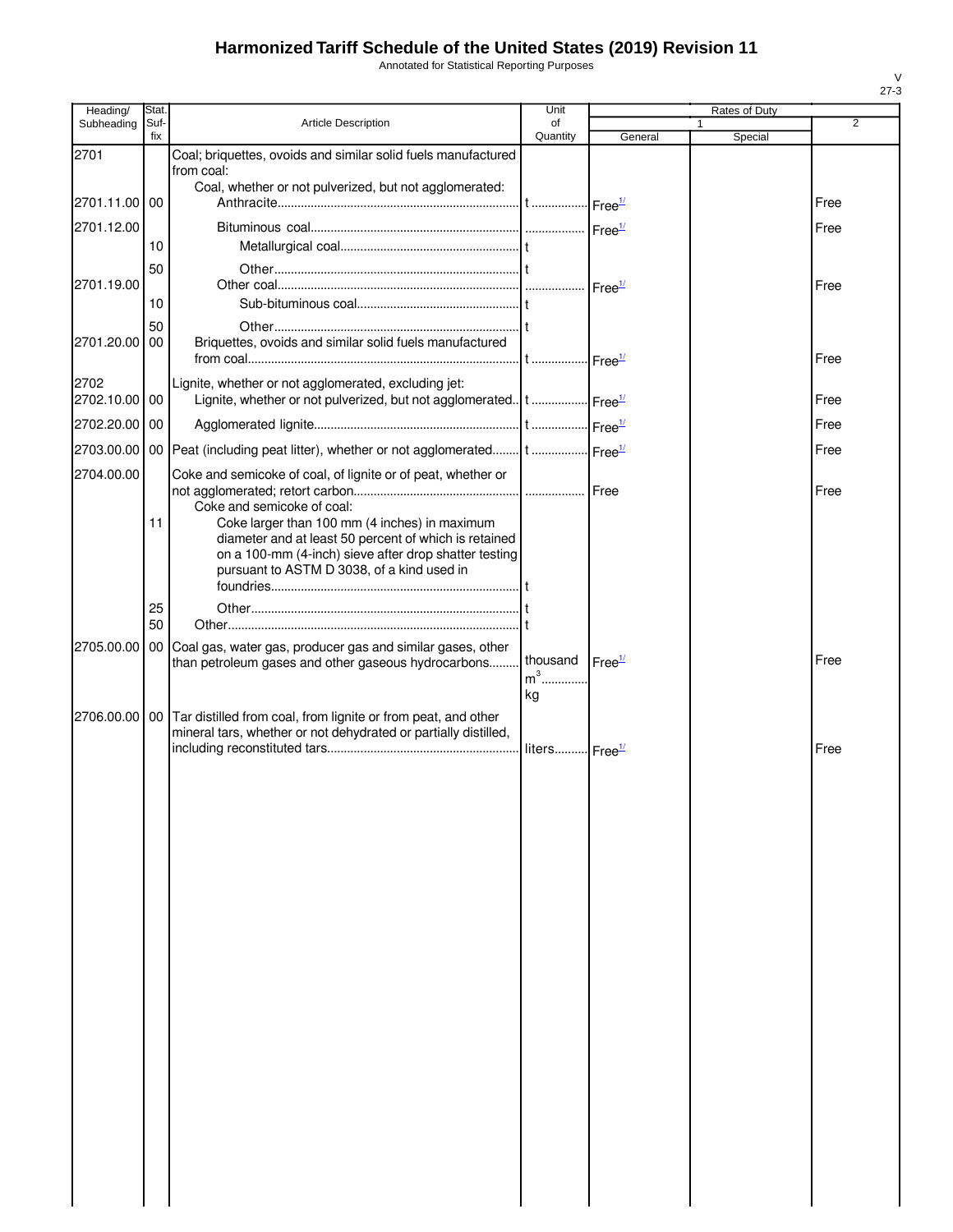Annotated for Statistical Reporting Purposes

| Heading/                 | Stat.       |                                                                                                                                                                                                 | Unit                      |         | Rates of Duty                                                                            |                               |
|--------------------------|-------------|-------------------------------------------------------------------------------------------------------------------------------------------------------------------------------------------------|---------------------------|---------|------------------------------------------------------------------------------------------|-------------------------------|
| Subheading               | Suf-<br>fix | <b>Article Description</b>                                                                                                                                                                      | of<br>Quantity            | General | $\mathbf{1}$<br>Special                                                                  | $\overline{2}$                |
| 2707                     |             | Oils and other products of the distillation of high temperature<br>coal tar; similar products in which the weight of the aromatic<br>constituents exceeds that of the nonaromatic constituents: |                           |         |                                                                                          |                               |
| 2707.10.00 00            |             |                                                                                                                                                                                                 | liters Free <sup>1/</sup> |         |                                                                                          | Free                          |
| 2707.20.00 00            |             |                                                                                                                                                                                                 |                           |         |                                                                                          | Free                          |
| 2707.30.00               |             |                                                                                                                                                                                                 |                           |         |                                                                                          | Free                          |
|                          | 10          |                                                                                                                                                                                                 |                           |         |                                                                                          |                               |
|                          | 20          |                                                                                                                                                                                                 |                           |         |                                                                                          |                               |
|                          | 30          |                                                                                                                                                                                                 |                           |         |                                                                                          |                               |
|                          | 40          |                                                                                                                                                                                                 |                           |         |                                                                                          |                               |
| 2707.40.00               | 00          |                                                                                                                                                                                                 |                           |         |                                                                                          | Free                          |
| 2707.50.00 00            |             | Other aromatic hydrocarbon mixtures of which 65 percent<br>or more by volume (including losses) distills at 250°C by<br>the ISO 3405 method (equivalent to the ASTM D 86                        | liters<br>liters          |         |                                                                                          | Free                          |
|                          |             | Other:                                                                                                                                                                                          |                           |         |                                                                                          |                               |
| 2707.91.00 00            |             |                                                                                                                                                                                                 |                           |         |                                                                                          | Free                          |
| 2707.99<br>2707.99.10 00 |             | Other:                                                                                                                                                                                          |                           |         |                                                                                          | Free                          |
| 2707.99.20 00            |             |                                                                                                                                                                                                 |                           |         |                                                                                          | Free                          |
| 2707.99.40 00            |             | Carbazole having a purity of 65 percent or more                                                                                                                                                 |                           |         |                                                                                          |                               |
|                          |             |                                                                                                                                                                                                 |                           |         | Free (A, AU, BH,<br>CA, CL, CO, D, E,<br>IL, JO, KR, L, MA,<br>MX, OM, P, PA,<br>PE, SG) | 15.4¢/kg<br>$+40%$            |
| 2707.99.51 00            |             | Phenols:<br>Containing more than 50 percent by weight of                                                                                                                                        |                           |         | CA, CL, CO, D, E,<br>IL, JO, KR, MA,<br>MX, OM, P, PA,<br>PE, SG)                        | $7.7 \text{C/kg} +$<br>29.5%  |
| 2707.99.55 00            |             | Metacresol, orthocresol, paracresol and<br>metaparacresol, all the foregoing having a<br>purity of 75 percent or more by weight   kg   0.9¢/kg + 3% $\frac{1}{2}$                               |                           |         | Free (A, AU, BH,<br>CA, CL, CO, D, E,<br>IL, JO, KR, MA,<br>MX, OM, P, PA,<br>PE, SG)    | $15.4 \text{c/kg} +$<br>42.5% |
| 2707.99.59 00            |             |                                                                                                                                                                                                 |                           |         |                                                                                          | Free                          |
| 2707.99.90               |             |                                                                                                                                                                                                 |                           |         |                                                                                          | Free                          |
|                          | 10          |                                                                                                                                                                                                 |                           |         |                                                                                          |                               |
|                          | 90          |                                                                                                                                                                                                 |                           |         |                                                                                          |                               |
| 2708                     |             | Pitch and pitch coke, obtained from coal tar or from other<br>mineral tars:                                                                                                                     |                           |         |                                                                                          |                               |
| 2708.10.00 00            |             |                                                                                                                                                                                                 |                           |         |                                                                                          | Free                          |
| 2708.20.00 00            |             |                                                                                                                                                                                                 |                           |         |                                                                                          | Free                          |
|                          |             |                                                                                                                                                                                                 |                           |         |                                                                                          |                               |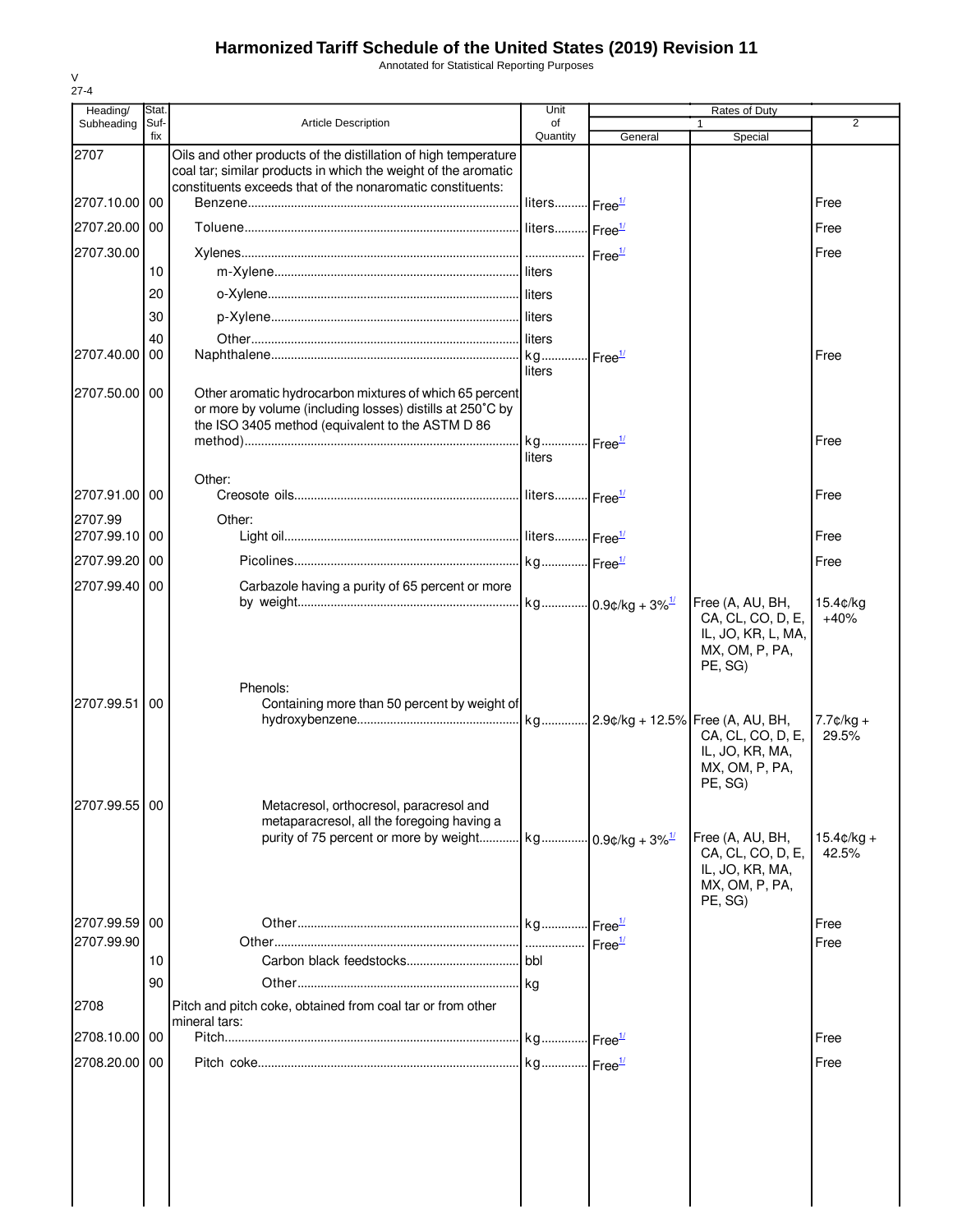Annotated for Statistical Reporting Purposes

| Heading/      | Stat.       |                                                                                                                                                                                                                                                                                                                                                                                                                                                                                                                                                                                                                                      | Unit           |                            | Rates of Duty                                                                          |                     |
|---------------|-------------|--------------------------------------------------------------------------------------------------------------------------------------------------------------------------------------------------------------------------------------------------------------------------------------------------------------------------------------------------------------------------------------------------------------------------------------------------------------------------------------------------------------------------------------------------------------------------------------------------------------------------------------|----------------|----------------------------|----------------------------------------------------------------------------------------|---------------------|
| Subheading    | Suf-<br>fix | <b>Article Description</b>                                                                                                                                                                                                                                                                                                                                                                                                                                                                                                                                                                                                           | of<br>Quantity | General                    | Special                                                                                | $\overline{2}$      |
| 2709.00       |             | Petroleum oils and oils obtained from bituminous minerals,                                                                                                                                                                                                                                                                                                                                                                                                                                                                                                                                                                           |                |                            |                                                                                        |                     |
| 2709.00.10 00 |             | crude:                                                                                                                                                                                                                                                                                                                                                                                                                                                                                                                                                                                                                               |                |                            | Free (A+, AU, BH,<br>CA, CL, CO, D, IL,<br>JO, KR, MA, MX,<br>OM, P, PA, PE, R,<br>SG) | 21c/bbl             |
| 2709.00.20    |             |                                                                                                                                                                                                                                                                                                                                                                                                                                                                                                                                                                                                                                      |                |                            | Free (A+, AU, BH,<br>CA, CL, CO, D, IL,<br>JO, KR, MA, MX,<br>OM, P, PA, PE, R,<br>SG) | 21c/bbl             |
|               | 10          |                                                                                                                                                                                                                                                                                                                                                                                                                                                                                                                                                                                                                                      |                |                            |                                                                                        |                     |
| 2710          | 90          | Petroleum oils and oils obtained from bituminous minerals,<br>other than crude; preparations not elsewhere specified or<br>included, containing by weight 70 percent or more of petroleum<br>oils or of oils obtained from bituminous minerals, these oils<br>being the basic constituents of the preparations; waste oils:<br>Petroleum oils and oils obtained from bituminous minerals<br>(other than crude) and preparations not elsewhere<br>specified or included, containing by weight 70 percent or<br>more of petroleum oils or of oils obtained from bituminous<br>minerals, these oils being the basic constituents of the | bbl            |                            |                                                                                        |                     |
|               |             | preparations, other than those containing biodiesel and<br>other than waste oils:                                                                                                                                                                                                                                                                                                                                                                                                                                                                                                                                                    |                |                            |                                                                                        |                     |
| 2710.12       |             | Light oils and preparations:                                                                                                                                                                                                                                                                                                                                                                                                                                                                                                                                                                                                         |                |                            |                                                                                        |                     |
| 2710.12.15    |             |                                                                                                                                                                                                                                                                                                                                                                                                                                                                                                                                                                                                                                      |                | $52.5$ ¢/bbl $^{1/2}$      | Free (A+, AU, BH,<br>CA, CL, CO, D, IL,<br>JO, KR, MA, MX,<br>OM, P, PA, PE, R,<br>SG) | \$1.05/bbl          |
|               | 10          | Gasoline:<br>Unleaded:                                                                                                                                                                                                                                                                                                                                                                                                                                                                                                                                                                                                               | <b>bbl</b>     |                            |                                                                                        |                     |
|               | 14          |                                                                                                                                                                                                                                                                                                                                                                                                                                                                                                                                                                                                                                      |                |                            |                                                                                        |                     |
|               | 19<br>20    |                                                                                                                                                                                                                                                                                                                                                                                                                                                                                                                                                                                                                                      |                |                            |                                                                                        |                     |
|               | 50          |                                                                                                                                                                                                                                                                                                                                                                                                                                                                                                                                                                                                                                      | bbl            |                            |                                                                                        |                     |
| 2710.12.18    |             |                                                                                                                                                                                                                                                                                                                                                                                                                                                                                                                                                                                                                                      |                | $52.5$ ¢/bbl $\frac{1}{2}$ | Free (A+, AU, BH,<br>CA, CL, CO, D, IL,<br>JO, KR, MA, MX,<br>OM, P, PA, PE, R,<br>SG) | \$1.05/bbl          |
|               | 05          | Reformulated blendstock for oxygenate                                                                                                                                                                                                                                                                                                                                                                                                                                                                                                                                                                                                | l bbl          |                            |                                                                                        |                     |
| 2710.12.25    | 90<br>00    | Naphthas (except motor fuel or motor fuel blending                                                                                                                                                                                                                                                                                                                                                                                                                                                                                                                                                                                   | bbl<br>bbl     | $10.5$ ¢/bbl $\frac{1}{2}$ | Free (A+, AU, BH,                                                                      | $21$ $\text{c/bbl}$ |
|               |             |                                                                                                                                                                                                                                                                                                                                                                                                                                                                                                                                                                                                                                      |                |                            | CA, CL, CO, D, IL,<br>JO, KR, MA, MX,<br>OM, P, PA, PE, R,<br>SG)                      |                     |
|               |             |                                                                                                                                                                                                                                                                                                                                                                                                                                                                                                                                                                                                                                      |                |                            |                                                                                        |                     |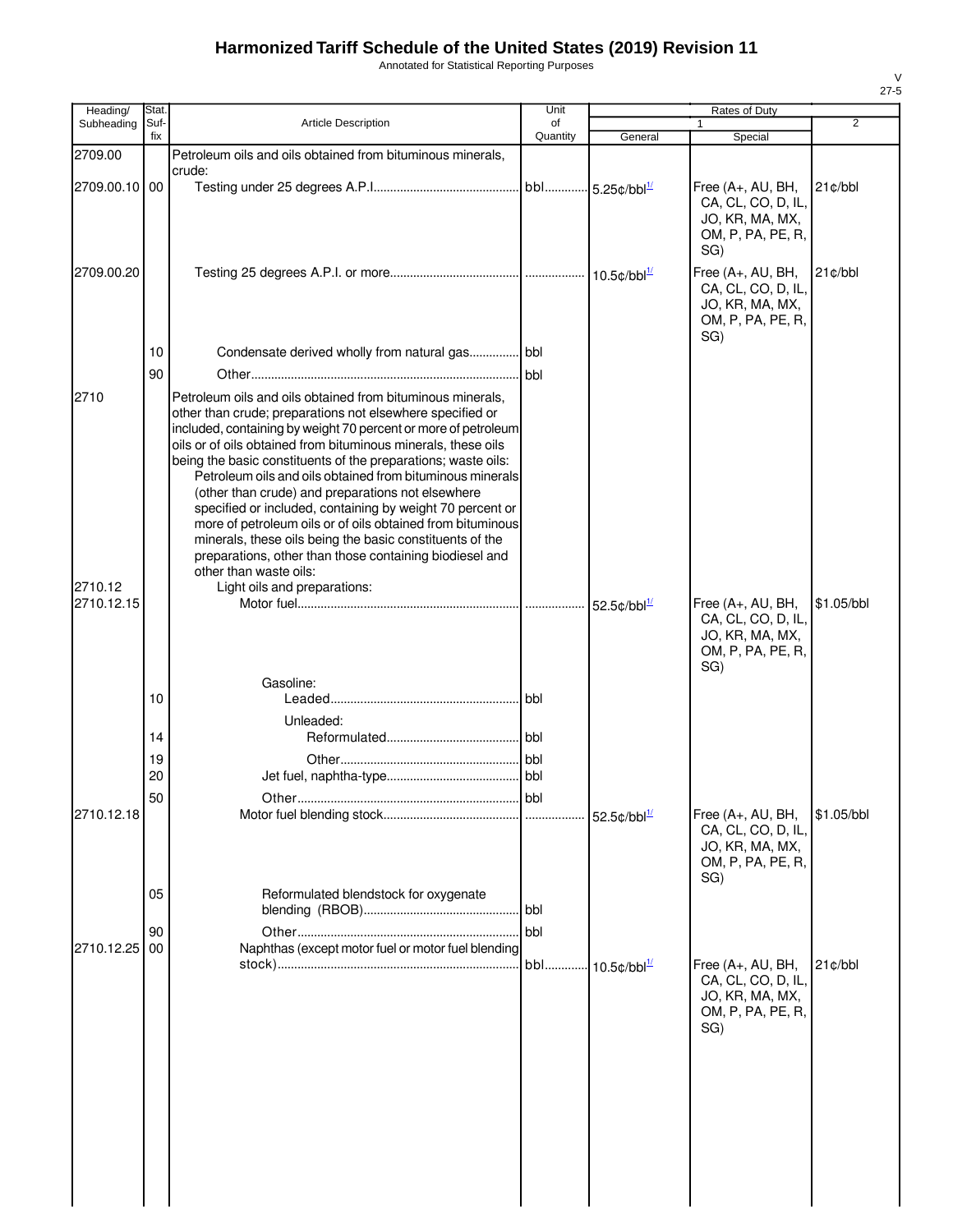Annotated for Statistical Reporting Purposes

| Heading/    | Stat. |                                                                                                                                                                                                                                                                                                       | Unit     |                           | Rates of Duty                                                                   |                |
|-------------|-------|-------------------------------------------------------------------------------------------------------------------------------------------------------------------------------------------------------------------------------------------------------------------------------------------------------|----------|---------------------------|---------------------------------------------------------------------------------|----------------|
| Subheading  | Suf-  | Article Description                                                                                                                                                                                                                                                                                   | of       |                           | 1                                                                               | $\overline{2}$ |
| 2710 (con.) | fix   | Petroleum oils and oils obtained from bituminous minerals,<br>other than crude; preparations not elsewhere specified or<br>included, containing by weight 70 percent or more of petroleum                                                                                                             | Quantity | General                   | Special                                                                         |                |
|             |       | oils or of oils obtained from bituminous minerals, these oils<br>being the basic constituents of the preparations; waste oils:<br>(con.)                                                                                                                                                              |          |                           |                                                                                 |                |
|             |       | Petroleum oils and oils obtained from bituminous minerals<br>(other than crude) and preparations not elsewhere<br>specified or included, containing by weight 70 percent or<br>more of petroleum oils or of oils obtained from bituminous<br>minerals, these oils being the basic constituents of the |          |                           |                                                                                 |                |
| 2710.12     |       | preparations, other than those containing biodiesel and<br>other than waste oils: (con.)<br>Light oils and preparations: (con.)                                                                                                                                                                       |          |                           |                                                                                 |                |
| (con.)      |       |                                                                                                                                                                                                                                                                                                       |          |                           |                                                                                 |                |
| 2710.12.45  |       | Other:<br>Mixtures of hydrocarbons not elsewhere<br>specified or included, which contain by weight<br>not over 50 percent of any single hydrocarbon                                                                                                                                                   |          |                           |                                                                                 |                |
|             |       |                                                                                                                                                                                                                                                                                                       |          | $10.5 \text{c/bbl}^{1/2}$ | Free (A+, AU, BH,<br>CA, CL, CO, D, IL,<br>JO, KR, MA, MX,<br>OM, P, PA, PE, R, | 21¢/bbl        |
|             | 45    |                                                                                                                                                                                                                                                                                                       |          |                           | SG)                                                                             |                |
|             |       |                                                                                                                                                                                                                                                                                                       |          |                           |                                                                                 |                |
| 2710.12.90  | 00    |                                                                                                                                                                                                                                                                                                       | kg       | $.7\%$ <sup>2/</sup>      | Free (A+, AU, BH,                                                               | 25%            |
|             | 90    |                                                                                                                                                                                                                                                                                                       | liters   |                           | CA, CL, CO, D, E,<br>IL, JO, KR, MA,<br>MX, OM, P, PA,<br>PE, $SG)^{3/2}$       |                |
|             |       |                                                                                                                                                                                                                                                                                                       |          |                           |                                                                                 |                |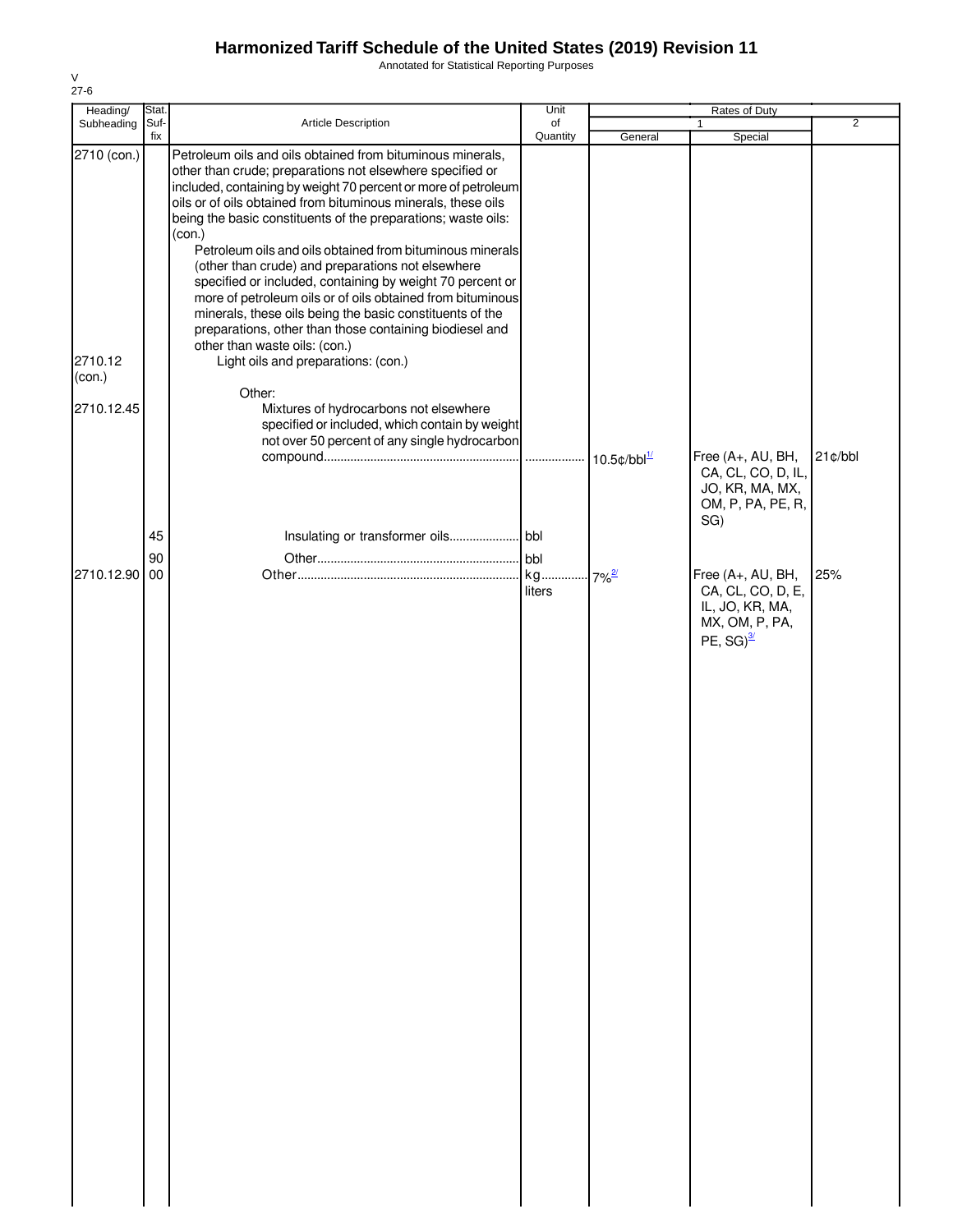Annotated for Statistical Reporting Purposes

| Heading/    | Stat.       |                                                                                                                                                                                                                                                                                                                                                                                                                                                                                                                                                                                                                                                                                                                                            | Unit           | Rates of Duty |                                                                                        |            |  |
|-------------|-------------|--------------------------------------------------------------------------------------------------------------------------------------------------------------------------------------------------------------------------------------------------------------------------------------------------------------------------------------------------------------------------------------------------------------------------------------------------------------------------------------------------------------------------------------------------------------------------------------------------------------------------------------------------------------------------------------------------------------------------------------------|----------------|---------------|----------------------------------------------------------------------------------------|------------|--|
| Subheading  | Suf-<br>fix | <b>Article Description</b>                                                                                                                                                                                                                                                                                                                                                                                                                                                                                                                                                                                                                                                                                                                 | of<br>Quantity | General       | Special                                                                                | 2          |  |
| 2710 (con.) |             | Petroleum oils and oils obtained from bituminous minerals,<br>other than crude; preparations not elsewhere specified or<br>included, containing by weight 70 percent or more of petroleum<br>oils or of oils obtained from bituminous minerals, these oils<br>being the basic constituents of the preparations; waste oils:<br>(con.)<br>Petroleum oils and oils obtained from bituminous minerals<br>(other than crude) and preparations not elsewhere<br>specified or included, containing by weight 70 percent or<br>more of petroleum oils or of oils obtained from bituminous<br>minerals, these oils being the basic constituents of the<br>preparations, other than those containing biodiesel and<br>other than waste oils: (con.) |                |               |                                                                                        |            |  |
| 2710.19     |             | Other:<br>Distillate and residual fuel oils (including blended<br>fuel oils):                                                                                                                                                                                                                                                                                                                                                                                                                                                                                                                                                                                                                                                              |                |               |                                                                                        |            |  |
| 2710.19.06  |             | Having a Saybolt Universal viscosity at<br>37.8°C of 45 seconds or more but not more                                                                                                                                                                                                                                                                                                                                                                                                                                                                                                                                                                                                                                                       |                |               | Free (A+, AU, BH,<br>CA, CL, CO, D, IL,<br>JO, KR, MA, MX,<br>OM, P, PA, PE, R,<br>SG) | $21$ ¢/bbl |  |
|             | 05          | than 125 seconds (No. 4-type fuel oils):<br>Containing not more than 500 ppm of                                                                                                                                                                                                                                                                                                                                                                                                                                                                                                                                                                                                                                                            | bbl            |               |                                                                                        |            |  |
|             | 15          | Containing more than 500 ppm of<br>Having a Saybolt Universal viscosity at<br>37.8°C of more than 125 seconds (heavy                                                                                                                                                                                                                                                                                                                                                                                                                                                                                                                                                                                                                       | bbl            |               |                                                                                        |            |  |
|             | 25          | fuel oils):                                                                                                                                                                                                                                                                                                                                                                                                                                                                                                                                                                                                                                                                                                                                | bbl.           |               |                                                                                        |            |  |
|             | 30          |                                                                                                                                                                                                                                                                                                                                                                                                                                                                                                                                                                                                                                                                                                                                            | bbl            |               |                                                                                        |            |  |
|             | 35          |                                                                                                                                                                                                                                                                                                                                                                                                                                                                                                                                                                                                                                                                                                                                            | . bbl          |               |                                                                                        |            |  |
|             | 50          |                                                                                                                                                                                                                                                                                                                                                                                                                                                                                                                                                                                                                                                                                                                                            | bbl            |               |                                                                                        |            |  |
|             |             |                                                                                                                                                                                                                                                                                                                                                                                                                                                                                                                                                                                                                                                                                                                                            |                |               |                                                                                        |            |  |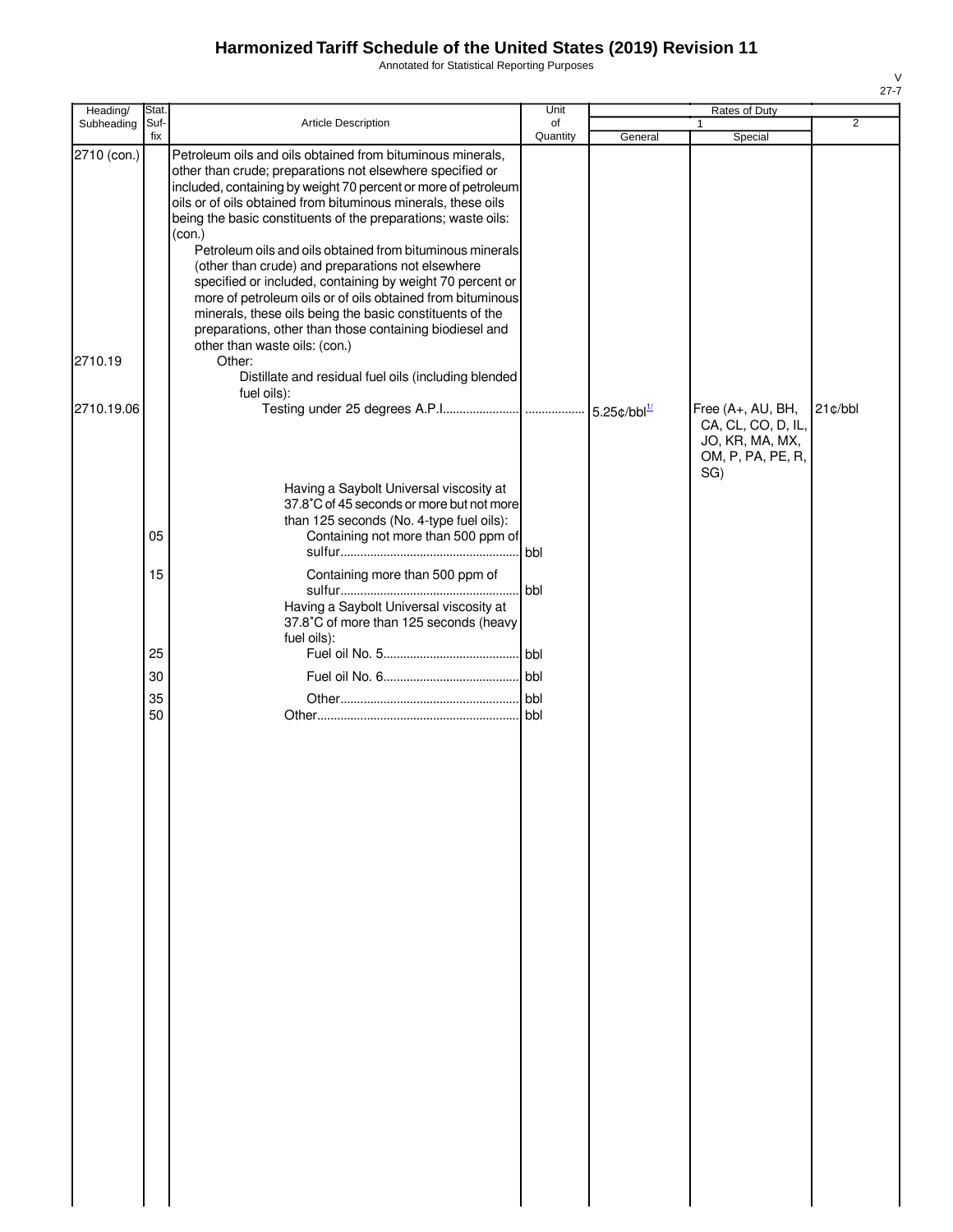Annotated for Statistical Reporting Purposes

| Heading/                         | Stat.       |                                                                                                                                                                                                                                                                                                                                                                                                                                                                                                                                                                                                                                                                                                                                                                                                                     | Unit           | <b>Rates of Duty</b>       |                                                                                 |            |
|----------------------------------|-------------|---------------------------------------------------------------------------------------------------------------------------------------------------------------------------------------------------------------------------------------------------------------------------------------------------------------------------------------------------------------------------------------------------------------------------------------------------------------------------------------------------------------------------------------------------------------------------------------------------------------------------------------------------------------------------------------------------------------------------------------------------------------------------------------------------------------------|----------------|----------------------------|---------------------------------------------------------------------------------|------------|
| Subheading                       | Suf-<br>fix | <b>Article Description</b>                                                                                                                                                                                                                                                                                                                                                                                                                                                                                                                                                                                                                                                                                                                                                                                          | of<br>Quantity | General                    | 1<br>Special                                                                    | 2          |
| 2710 (con.)<br>2710.19<br>(con.) |             | Petroleum oils and oils obtained from bituminous minerals,<br>other than crude; preparations not elsewhere specified or<br>included, containing by weight 70 percent or more of petroleum<br>oils or of oils obtained from bituminous minerals, these oils<br>being the basic constituents of the preparations; waste oils:<br>(con.)<br>Petroleum oils and oils obtained from bituminous minerals<br>(other than crude) and preparations not elsewhere<br>specified or included, containing by weight 70 percent or<br>more of petroleum oils or of oils obtained from bituminous<br>minerals, these oils being the basic constituents of the<br>preparations, other than those containing biodiesel and<br>other than waste oils: (con.)<br>Other: (con.)<br>Distillate and residual fuel oils (including blended |                |                            |                                                                                 |            |
| 2710.19.11                       |             | fuel oils): (con.)                                                                                                                                                                                                                                                                                                                                                                                                                                                                                                                                                                                                                                                                                                                                                                                                  |                | $10.5$ ¢/bbl $\frac{1}{2}$ | Free (A+, AU, BH,<br>CA, CL, CO, D, IL,<br>JO, KR, MA, MX,<br>OM, P, PA, PE, R, | $21$ ¢/bbl |
|                                  |             | Having a Saybolt Universal viscosity at<br>37.8°C of less than 45 seconds (light fuel<br>oils):<br>Fuel oils Nos. 2 and 3:                                                                                                                                                                                                                                                                                                                                                                                                                                                                                                                                                                                                                                                                                          |                |                            | SG)                                                                             |            |
|                                  | 02          | Diesel oil:<br>Containing not more than 15                                                                                                                                                                                                                                                                                                                                                                                                                                                                                                                                                                                                                                                                                                                                                                          |                |                            |                                                                                 |            |
|                                  | 03          | Containing more than 15 ppm<br>but not more than 500 ppm of                                                                                                                                                                                                                                                                                                                                                                                                                                                                                                                                                                                                                                                                                                                                                         | bbl            |                            |                                                                                 |            |
|                                  | 04          | Containing more than 500<br>ppm of sulfur<br>Other:                                                                                                                                                                                                                                                                                                                                                                                                                                                                                                                                                                                                                                                                                                                                                                 | <b>bbl</b>     |                            |                                                                                 |            |
|                                  | 05          | Containing not more than 15                                                                                                                                                                                                                                                                                                                                                                                                                                                                                                                                                                                                                                                                                                                                                                                         |                |                            |                                                                                 |            |
|                                  | 07          | Containing more than 15 ppm<br>but not more than 500 ppm of                                                                                                                                                                                                                                                                                                                                                                                                                                                                                                                                                                                                                                                                                                                                                         |                |                            |                                                                                 |            |
|                                  | 08          | Containing more than 500<br>ppm of sulfur<br>Other:                                                                                                                                                                                                                                                                                                                                                                                                                                                                                                                                                                                                                                                                                                                                                                 | <b>bbl</b>     |                            |                                                                                 |            |
|                                  | 11          | Containing not more than 15 ppm                                                                                                                                                                                                                                                                                                                                                                                                                                                                                                                                                                                                                                                                                                                                                                                     |                |                            |                                                                                 |            |
|                                  | 13          | Containing more than 15 ppm but<br>not more than 500 ppm of                                                                                                                                                                                                                                                                                                                                                                                                                                                                                                                                                                                                                                                                                                                                                         | <b>bbl</b>     |                            |                                                                                 |            |
|                                  | 14          | Containing more than 500 ppm of<br>Having a Saybolt Universal viscosity at<br>37.8°C of 45 seconds or more but not more<br>than 125 seconds (No. 4-type fuel oils):                                                                                                                                                                                                                                                                                                                                                                                                                                                                                                                                                                                                                                                 | <b>bbl</b>     |                            |                                                                                 |            |
|                                  | 15          | Containing not more than 500 ppm of                                                                                                                                                                                                                                                                                                                                                                                                                                                                                                                                                                                                                                                                                                                                                                                 |                |                            |                                                                                 |            |
|                                  | 25          | Containing more than 500 ppm of                                                                                                                                                                                                                                                                                                                                                                                                                                                                                                                                                                                                                                                                                                                                                                                     | <b>bbl</b>     |                            |                                                                                 |            |
|                                  |             |                                                                                                                                                                                                                                                                                                                                                                                                                                                                                                                                                                                                                                                                                                                                                                                                                     |                |                            |                                                                                 |            |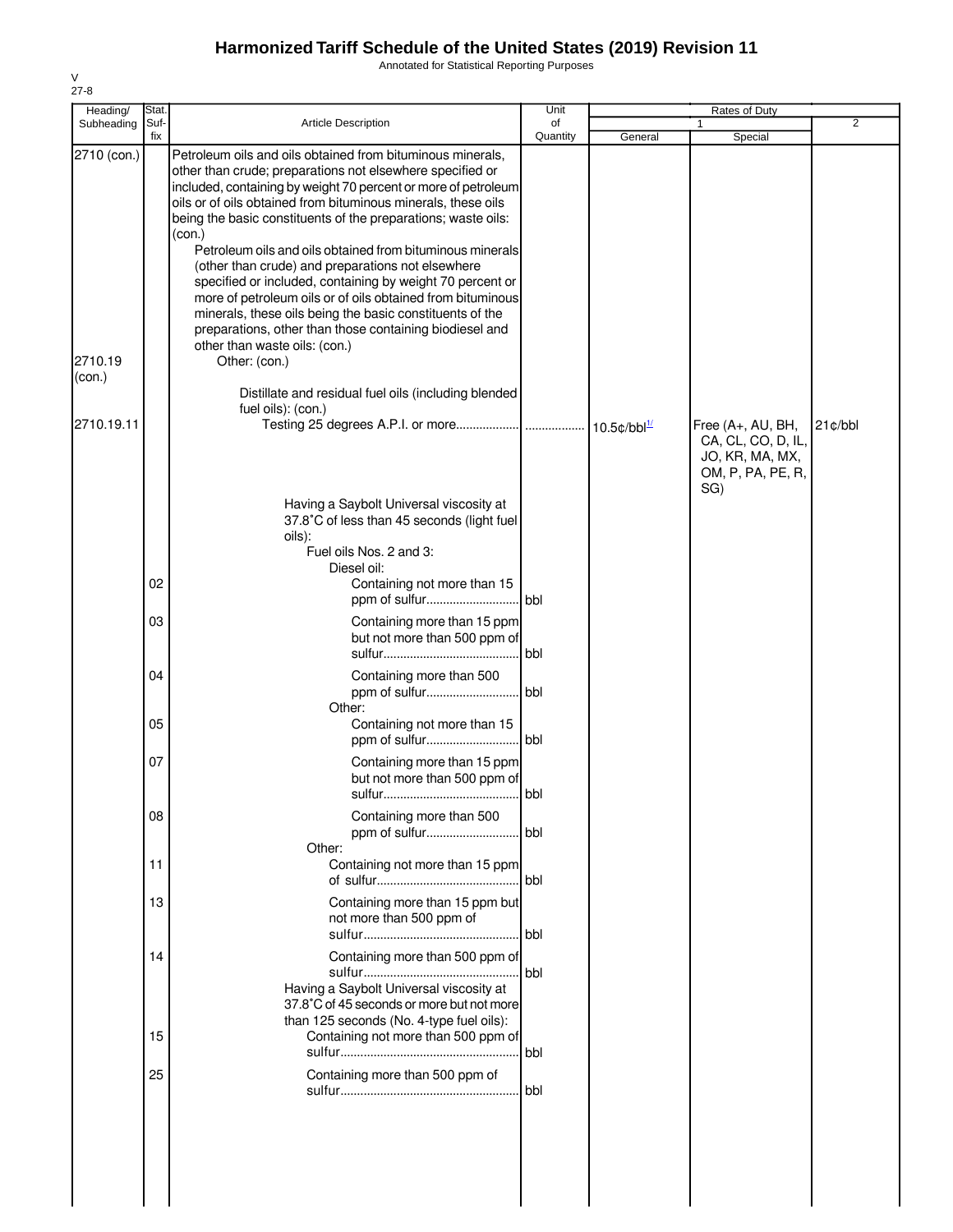Annotated for Statistical Reporting Purposes

| Heading/             | Stat.       |                                                                                                                                                                                                                                                                                                                                                                                                                                                                                                                                                                                                                                                                                                           | Unit           |                             | Rates of Duty                                                                          |                |
|----------------------|-------------|-----------------------------------------------------------------------------------------------------------------------------------------------------------------------------------------------------------------------------------------------------------------------------------------------------------------------------------------------------------------------------------------------------------------------------------------------------------------------------------------------------------------------------------------------------------------------------------------------------------------------------------------------------------------------------------------------------------|----------------|-----------------------------|----------------------------------------------------------------------------------------|----------------|
| Subheading           | Suf-<br>fix | Article Description                                                                                                                                                                                                                                                                                                                                                                                                                                                                                                                                                                                                                                                                                       | of<br>Quantity | General                     | Special                                                                                | $\overline{2}$ |
| 2710 (con.)          |             | Petroleum oils and oils obtained from bituminous minerals,<br>other than crude; preparations not elsewhere specified or<br>included, containing by weight 70 percent or more of petroleum<br>oils or of oils obtained from bituminous minerals, these oils<br>being the basic constituents of the preparations; waste oils:<br>(con.)<br>Petroleum oils and oils obtained from bituminous minerals<br>(other than crude) and preparations not elsewhere<br>specified or included, containing by weight 70 percent or<br>more of petroleum oils or of oils obtained from bituminous<br>minerals, these oils being the basic constituents of the<br>preparations, other than those containing biodiesel and |                |                             |                                                                                        |                |
| 2710.19<br>(con.)    |             | other than waste oils: (con.)<br>Other: (con.)                                                                                                                                                                                                                                                                                                                                                                                                                                                                                                                                                                                                                                                            |                |                             |                                                                                        |                |
| 2710.19.11<br>(con.) |             | Distillate and residual fuel oils (including blended<br>fuel oils): (con.)<br>Testing 25 degrees A.P.I. or more (con.)                                                                                                                                                                                                                                                                                                                                                                                                                                                                                                                                                                                    |                |                             |                                                                                        |                |
|                      | 50          | Having a Saybolt Universal viscosity at<br>37.8°C of more than 125 seconds (heavy                                                                                                                                                                                                                                                                                                                                                                                                                                                                                                                                                                                                                         |                |                             |                                                                                        |                |
| 2710.19.16 00        |             |                                                                                                                                                                                                                                                                                                                                                                                                                                                                                                                                                                                                                                                                                                           | . bbl          | $\cdot$ .52.5¢/bbl $^{1/2}$ | Free (A+, AU, BH,<br>CA, CL, CO, D, IL,<br>JO, KR, MA, MX,<br>OM, P, PA, PE, R,<br>SG) | \$1.05/bbl     |
| 2710.19.24 00        |             | Kerosene (except kerosene-type jet fuel):                                                                                                                                                                                                                                                                                                                                                                                                                                                                                                                                                                                                                                                                 |                | bbl 52.5¢/bbl <sup>1/</sup> | Free (A+, AU, BH,<br>CA, CL, CO, D, IL,<br>JO, KR, MA, MX,<br>OM, P, PA, PE, R,<br>SG) | \$1.05/bbl     |
| 2710.19.25 00        |             |                                                                                                                                                                                                                                                                                                                                                                                                                                                                                                                                                                                                                                                                                                           |                |                             | Free (A+, AU, BH,<br>CA, CL, CO, D, IL,<br>JO, KR, MA, MX,<br>OM, P, PA, PE, R,<br>SG) | \$1.05/bbl     |
| 2710.19.26 00        |             | Kerosene (except kerosene-type jet fuel bbl 10.5¢/bbl <sup>1/2</sup>                                                                                                                                                                                                                                                                                                                                                                                                                                                                                                                                                                                                                                      |                |                             | Free (A+, AU, BH,<br>CA, CL, CO, D, IL,<br>JO, KR, MA, MX,<br>OM, P, PA, PE, R,<br>SG) | $21$ ¢/bbl     |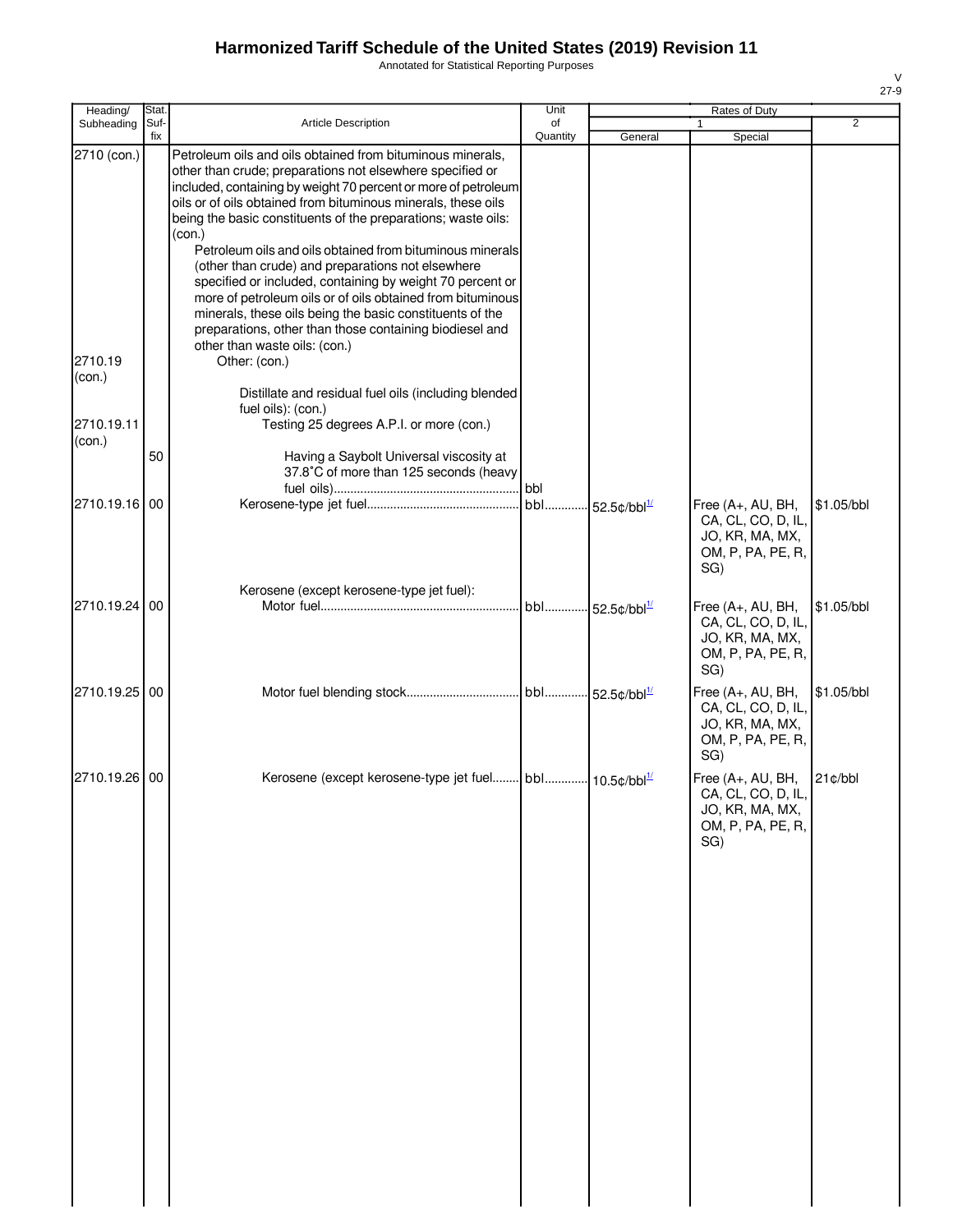Annotated for Statistical Reporting Purposes

| Heading/                         | Stat.          |                                                                                                                                                                                                                                                                                                                                                                                                                                                                                                                                                                                                                                                                                                                                                                                                              | Unit           |                                                  | Rates of Duty                                                                         |                 |
|----------------------------------|----------------|--------------------------------------------------------------------------------------------------------------------------------------------------------------------------------------------------------------------------------------------------------------------------------------------------------------------------------------------------------------------------------------------------------------------------------------------------------------------------------------------------------------------------------------------------------------------------------------------------------------------------------------------------------------------------------------------------------------------------------------------------------------------------------------------------------------|----------------|--------------------------------------------------|---------------------------------------------------------------------------------------|-----------------|
| Subheading                       | Suf-<br>fix    | <b>Article Description</b>                                                                                                                                                                                                                                                                                                                                                                                                                                                                                                                                                                                                                                                                                                                                                                                   | of<br>Quantity | General                                          | 1<br>Special                                                                          | 2               |
| 2710 (con.)<br>2710.19<br>(con.) |                | Petroleum oils and oils obtained from bituminous minerals,<br>other than crude; preparations not elsewhere specified or<br>included, containing by weight 70 percent or more of petroleum<br>oils or of oils obtained from bituminous minerals, these oils<br>being the basic constituents of the preparations; waste oils:<br>(con.)<br>Petroleum oils and oils obtained from bituminous minerals<br>(other than crude) and preparations not elsewhere<br>specified or included, containing by weight 70 percent or<br>more of petroleum oils or of oils obtained from bituminous<br>minerals, these oils being the basic constituents of the<br>preparations, other than those containing biodiesel and<br>other than waste oils: (con.)<br>Other: (con.)<br>Lubricating oils and greases, with or without |                |                                                  |                                                                                       |                 |
| 2710.19.30                       |                | additives:                                                                                                                                                                                                                                                                                                                                                                                                                                                                                                                                                                                                                                                                                                                                                                                                   |                | $84¢/bbl^4$                                      | Free (A+, AU, BH,<br>CA, CL, CO, D, IL,                                               | \$1.68/bbl      |
|                                  | 10<br>20<br>30 | Aviation engine lubricating oils bbl<br>Automotive, diesel or marine engine<br>Turbine lubricating oil, including marine                                                                                                                                                                                                                                                                                                                                                                                                                                                                                                                                                                                                                                                                                     | bbl<br>bbl     |                                                  | JO, KR, MA, MX,<br>OM, P, PA, PE, R,<br>SG)                                           |                 |
|                                  | 40             |                                                                                                                                                                                                                                                                                                                                                                                                                                                                                                                                                                                                                                                                                                                                                                                                              | l bbl          |                                                  |                                                                                       |                 |
|                                  | 50             |                                                                                                                                                                                                                                                                                                                                                                                                                                                                                                                                                                                                                                                                                                                                                                                                              |                |                                                  |                                                                                       |                 |
|                                  | 70             |                                                                                                                                                                                                                                                                                                                                                                                                                                                                                                                                                                                                                                                                                                                                                                                                              |                |                                                  |                                                                                       |                 |
|                                  | 80             |                                                                                                                                                                                                                                                                                                                                                                                                                                                                                                                                                                                                                                                                                                                                                                                                              | bbl            |                                                  |                                                                                       |                 |
| 2710.19.35 00                    |                | Greases:<br>Containing not over 10 percent by weight<br>of salts of fatty acids of animal (including<br>marine animal) or vegetable origin kg 5.8% <sup>4/</sup>                                                                                                                                                                                                                                                                                                                                                                                                                                                                                                                                                                                                                                             |                |                                                  | Free (A, AU, BH,<br>CA, CL, CO, D, IL,<br>JO, KR, MA, MX,<br>OM, P, PA, PE, R,<br>SG) | 20%             |
| 2710.19.40 00                    |                |                                                                                                                                                                                                                                                                                                                                                                                                                                                                                                                                                                                                                                                                                                                                                                                                              |                | kg 1.3¢/kg + 5.7% <sup>4/</sup> Free (A, AU, BH, | CA, CL, CO, D, IL,<br>JO, KR, MA, MX,<br>OM, P, PA, PE, R,<br>SG)                     | $4.4¢/kg + 20%$ |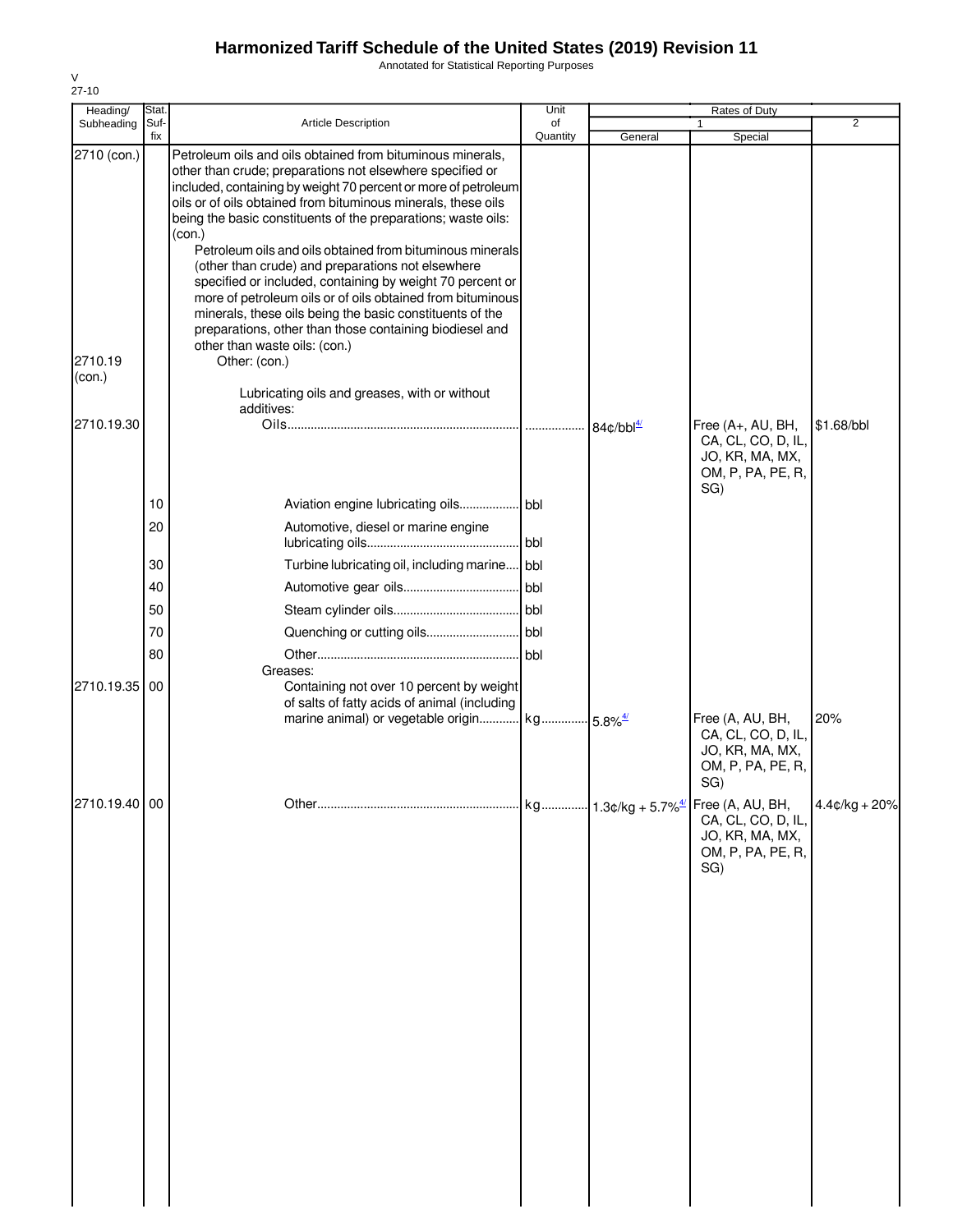Annotated for Statistical Reporting Purposes

| Heading/          | Stat.          |                                                                                                                                                                                                                                                                                                                                                                                                                                                                                                                                                                                                                                                                                                                                            | Unit                |                     | Rates of Duty                                                                          |                |
|-------------------|----------------|--------------------------------------------------------------------------------------------------------------------------------------------------------------------------------------------------------------------------------------------------------------------------------------------------------------------------------------------------------------------------------------------------------------------------------------------------------------------------------------------------------------------------------------------------------------------------------------------------------------------------------------------------------------------------------------------------------------------------------------------|---------------------|---------------------|----------------------------------------------------------------------------------------|----------------|
| Subheading        | Suf-<br>fix    | Article Description                                                                                                                                                                                                                                                                                                                                                                                                                                                                                                                                                                                                                                                                                                                        | of<br>Quantity      | General             | Special                                                                                | $\overline{2}$ |
| 2710 (con.)       |                | Petroleum oils and oils obtained from bituminous minerals,<br>other than crude; preparations not elsewhere specified or<br>included, containing by weight 70 percent or more of petroleum<br>oils or of oils obtained from bituminous minerals, these oils<br>being the basic constituents of the preparations; waste oils:<br>(con.)<br>Petroleum oils and oils obtained from bituminous minerals<br>(other than crude) and preparations not elsewhere<br>specified or included, containing by weight 70 percent or<br>more of petroleum oils or of oils obtained from bituminous<br>minerals, these oils being the basic constituents of the<br>preparations, other than those containing biodiesel and<br>other than waste oils: (con.) |                     |                     |                                                                                        |                |
| 2710.19<br>(con.) |                | Other: (con.)                                                                                                                                                                                                                                                                                                                                                                                                                                                                                                                                                                                                                                                                                                                              |                     |                     |                                                                                        |                |
| 2710.19.45        |                | Other:<br>Mixtures of hydrocarbons not elsewhere<br>specified or included, which contain by weight<br>not over 50 percent of any single hydrocarbon                                                                                                                                                                                                                                                                                                                                                                                                                                                                                                                                                                                        |                     |                     | Free (A+, AU, BH,<br>CA, CL, CO, D, IL,<br>JO, KR, MA, MX,                             | 21¢/bbl        |
|                   | 30<br>40<br>45 | White mineral oil:                                                                                                                                                                                                                                                                                                                                                                                                                                                                                                                                                                                                                                                                                                                         | bbl                 |                     | OM, P, PA, PE, R,<br>SG)                                                               |                |
| 2710.19.90        | 90<br>00       |                                                                                                                                                                                                                                                                                                                                                                                                                                                                                                                                                                                                                                                                                                                                            | bbl<br>kg<br>liters | $7\%$ <sup>5/</sup> | Free (A+, AU, BH,<br>CA, CL, CO, D, E,<br>IL, JO, KR, MA,<br>MX, OM, P, PA,<br>PE, SG) | 25%            |
|                   |                |                                                                                                                                                                                                                                                                                                                                                                                                                                                                                                                                                                                                                                                                                                                                            |                     |                     |                                                                                        |                |
|                   |                |                                                                                                                                                                                                                                                                                                                                                                                                                                                                                                                                                                                                                                                                                                                                            |                     |                     |                                                                                        |                |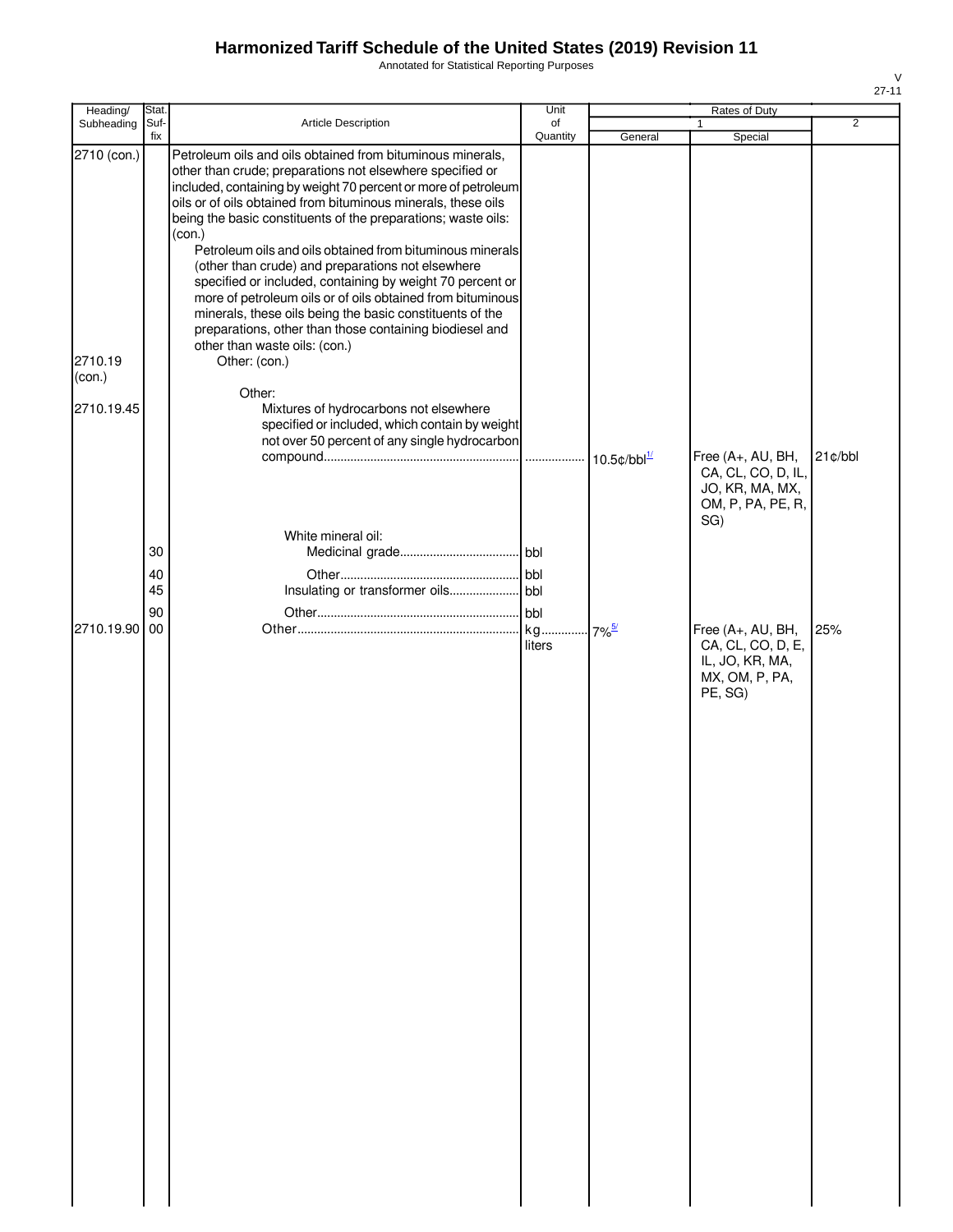Annotated for Statistical Reporting Purposes

| Heading/    | Stat. |                                                                                                                                                                                                                                                                                                                                                                                                                                           | Unit     |         | Rates of Duty                                                                   |         |
|-------------|-------|-------------------------------------------------------------------------------------------------------------------------------------------------------------------------------------------------------------------------------------------------------------------------------------------------------------------------------------------------------------------------------------------------------------------------------------------|----------|---------|---------------------------------------------------------------------------------|---------|
| Subheading  | Suf-  | Article Description                                                                                                                                                                                                                                                                                                                                                                                                                       | of       |         |                                                                                 | 2       |
| 2710 (con.) | fix   | Petroleum oils and oils obtained from bituminous minerals,                                                                                                                                                                                                                                                                                                                                                                                | Quantity | General | Special                                                                         |         |
|             |       | other than crude; preparations not elsewhere specified or<br>included, containing by weight 70 percent or more of petroleum<br>oils or of oils obtained from bituminous minerals, these oils<br>being the basic constituents of the preparations; waste oils:<br>(con.)                                                                                                                                                                   |          |         |                                                                                 |         |
| 2710.20     |       | Petroleum oils and oils obtained from bituminous minerals<br>(other than crude) and preparations not elsewhere<br>specified or included containing by weight 70 percent or<br>more of petroleum oils or of oils obtained from bituminous<br>minerals, these oils being the basic constituents of the<br>preparations, containing biodiesel, other than waste oils:<br>Distillate and residual fuel oils (including blended fuel<br>oils): |          |         |                                                                                 |         |
| 2710.20.05  |       |                                                                                                                                                                                                                                                                                                                                                                                                                                           |          |         | Free (A+, AU, BH,<br>CA, CL, CO, D, IL,<br>JO, KR, MA, MX,<br>OM, P, PA, PE, R, | 21¢/bbl |
|             | 10    | Having a Saybolt Universal viscosity at 37.8°C<br>of 45 seconds or more but not more than 125                                                                                                                                                                                                                                                                                                                                             |          |         | SG)                                                                             |         |
|             | 20    | Having a Saybolt Universal viscosity at 37.8°C<br>of more than 125 seconds (heavy fuel oils) bbl                                                                                                                                                                                                                                                                                                                                          |          |         |                                                                                 |         |
|             | 50    |                                                                                                                                                                                                                                                                                                                                                                                                                                           | bbl      |         |                                                                                 |         |
|             |       |                                                                                                                                                                                                                                                                                                                                                                                                                                           |          |         |                                                                                 |         |
|             |       |                                                                                                                                                                                                                                                                                                                                                                                                                                           |          |         |                                                                                 |         |
|             |       |                                                                                                                                                                                                                                                                                                                                                                                                                                           |          |         |                                                                                 |         |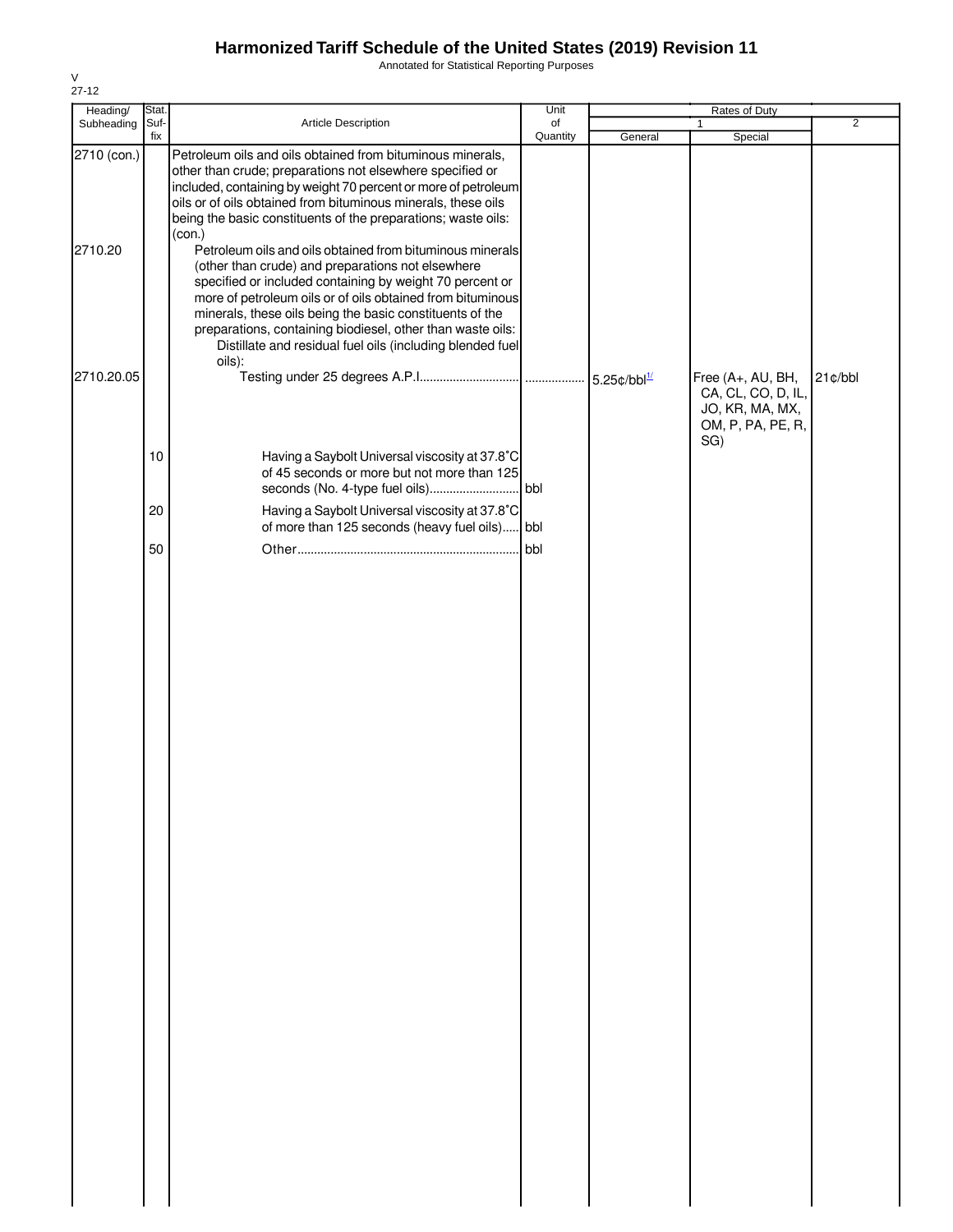Annotated for Statistical Reporting Purposes

| Heading/                         | Stat.       |                                                                                                                                                                                                                                                                                                                                                                                                                                                         | Unit           |                             | Rates of Duty                                                                          |            |
|----------------------------------|-------------|---------------------------------------------------------------------------------------------------------------------------------------------------------------------------------------------------------------------------------------------------------------------------------------------------------------------------------------------------------------------------------------------------------------------------------------------------------|----------------|-----------------------------|----------------------------------------------------------------------------------------|------------|
| Subheading                       | Suf-<br>fix | <b>Article Description</b>                                                                                                                                                                                                                                                                                                                                                                                                                              | of<br>Quantity | General                     | 1<br>Special                                                                           | 2          |
| 2710 (con.)<br>2710.20<br>(con.) |             | Petroleum oils and oils obtained from bituminous minerals,<br>other than crude; preparations not elsewhere specified or<br>included, containing by weight 70 percent or more of petroleum<br>oils or of oils obtained from bituminous minerals, these oils<br>being the basic constituents of the preparations; waste oils:<br>(con.)<br>Petroleum oils and oils obtained from bituminous minerals<br>(other than crude) and preparations not elsewhere |                |                             |                                                                                        |            |
|                                  |             | specified or included containing by weight 70 percent or<br>more of petroleum oils or of oils obtained from bituminous<br>minerals, these oils being the basic constituents of the<br>preparations, containing biodiesel, other than waste oils:<br>(con.)<br>Distillate and residual fuel oils (including blended fuel<br>oils): (con.)                                                                                                                |                |                             |                                                                                        |            |
| 2710.20.10                       |             |                                                                                                                                                                                                                                                                                                                                                                                                                                                         |                |                             | Free (A+, AU, BH,<br>CA, CL, CO, D, IL,<br>JO, KR, MA, MX,<br>OM, P, PA, PE, R,<br>SG) | $21$ ¢/bbl |
|                                  | 02          | Having a Saybolt Universal viscosity at 37.8°C<br>of less than 45 seconds (light fuel oils):<br>Fuel oils Nos. 2 and 3:<br>Diesel oil:<br>Containing not more than 15 ppm                                                                                                                                                                                                                                                                               |                |                             |                                                                                        |            |
|                                  |             |                                                                                                                                                                                                                                                                                                                                                                                                                                                         |                |                             |                                                                                        |            |
|                                  | 03          | Containing more than 15 ppm but<br>not more than 500 ppm of                                                                                                                                                                                                                                                                                                                                                                                             |                |                             |                                                                                        |            |
|                                  | 04          | Containing more than 500 ppm of<br>Other:                                                                                                                                                                                                                                                                                                                                                                                                               |                |                             |                                                                                        |            |
|                                  | 05          | Containing not more than 15 ppm                                                                                                                                                                                                                                                                                                                                                                                                                         |                |                             |                                                                                        |            |
|                                  | 07          | Containing more than 15 ppm but<br>not more than 500 ppm of                                                                                                                                                                                                                                                                                                                                                                                             |                |                             |                                                                                        |            |
|                                  | 08          | Containing more than 500 ppm of                                                                                                                                                                                                                                                                                                                                                                                                                         |                |                             |                                                                                        |            |
|                                  | 11          | Other:<br>Containing not more than 15 ppm of                                                                                                                                                                                                                                                                                                                                                                                                            | l bbl          |                             |                                                                                        |            |
|                                  | 13          | Containing more than 15 ppm but not<br>more than 500 ppm of sulfur bbl                                                                                                                                                                                                                                                                                                                                                                                  |                |                             |                                                                                        |            |
|                                  | 14          | Containing more than 500 ppm of<br>Having a Saybolt Universal viscosity at 37.8°C<br>of 45 seconds or more but not more than 125                                                                                                                                                                                                                                                                                                                        | bbl            |                             |                                                                                        |            |
|                                  | 15          | seconds (No. 4-type fuel oils):<br>Containing not more than 500 ppm of                                                                                                                                                                                                                                                                                                                                                                                  | bbl            |                             |                                                                                        |            |
|                                  | 25          | Containing more than 500 ppm of sulfur bbl                                                                                                                                                                                                                                                                                                                                                                                                              |                |                             |                                                                                        |            |
|                                  | 50          | Having a Saybolt Universal viscosity at 37.8°C<br>of more than 125 seconds (heavy fuel oils)                                                                                                                                                                                                                                                                                                                                                            | bbl            |                             |                                                                                        |            |
| 2710.20.15 00                    |             | Kerosene-type jet fuel, motor fuel or motor fuel blending                                                                                                                                                                                                                                                                                                                                                                                               |                | bbl 52.5¢/bbl <sup>1/</sup> | Free (A+, AU, BH,<br>CA, CL, CO, D, IL,<br>JO, KR, MA, MX,<br>OM, P, PA, PE, R,<br>SG) | \$1.05/bbl |
|                                  |             |                                                                                                                                                                                                                                                                                                                                                                                                                                                         |                |                             |                                                                                        |            |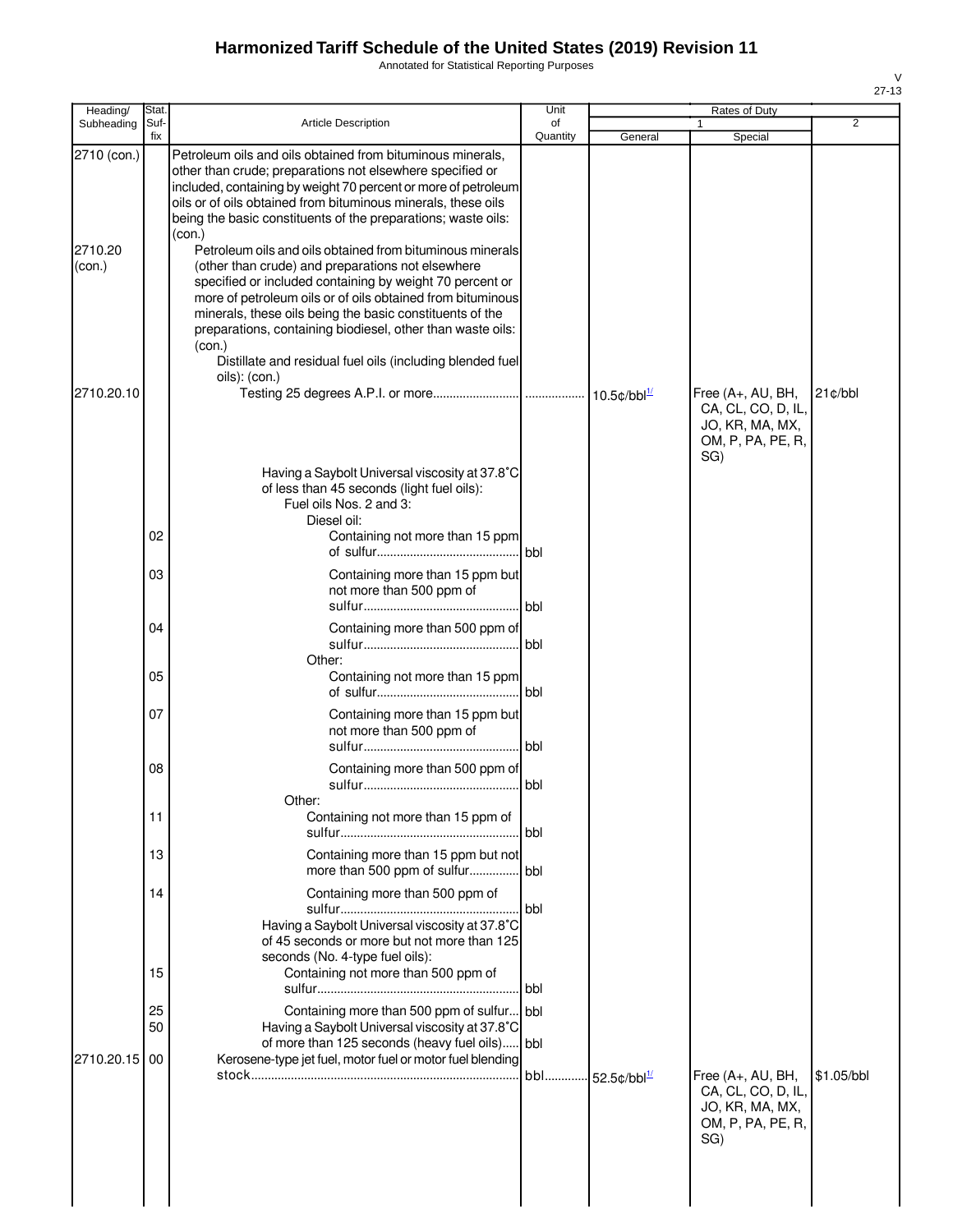Annotated for Statistical Reporting Purposes

| Heading/          | Stat.       |                                                                                                                                                                                                                                                                                                                                                                              | Unit                        |            | Rates of Duty                                                                          |            |
|-------------------|-------------|------------------------------------------------------------------------------------------------------------------------------------------------------------------------------------------------------------------------------------------------------------------------------------------------------------------------------------------------------------------------------|-----------------------------|------------|----------------------------------------------------------------------------------------|------------|
| Subheading        | Suf-<br>fix | <b>Article Description</b>                                                                                                                                                                                                                                                                                                                                                   | of<br>Quantity              | General    | $\mathbf{1}$<br>Special                                                                | 2          |
| 2710 (con.)       |             | Petroleum oils and oils obtained from bituminous minerals,<br>other than crude; preparations not elsewhere specified or<br>included, containing by weight 70 percent or more of petroleum<br>oils or of oils obtained from bituminous minerals, these oils<br>being the basic constituents of the preparations; waste oils:<br>(con.)                                        |                             |            |                                                                                        |            |
| 2710.20<br>(con.) |             | Petroleum oils and oils obtained from bituminous minerals<br>(other than crude) and preparations not elsewhere<br>specified or included containing by weight 70 percent or<br>more of petroleum oils or of oils obtained from bituminous<br>minerals, these oils being the basic constituents of the<br>preparations, containing biodiesel, other than waste oils:<br>(con.) |                             |            |                                                                                        |            |
| 2710.20.25        | 00          | Kerosene (except kerosene-type jet fuel, motor fuel or                                                                                                                                                                                                                                                                                                                       | bbl 10.5¢/bbl <sup>1/</sup> |            | Free (A+, AU, BH,<br>CA, CL, CO, D, IL,<br>JO, KR, MA, MX,<br>OM, P, PA, PE, R,<br>SG) | 21¢/bbl    |
| 2710.91.00 00     |             | Waste oils:<br>Containing polychlorinated biphenyls (PCBs),<br>polychlorinated terphenyls (PCTs) or polybrominated                                                                                                                                                                                                                                                           | bbl 10.5¢/bbl               |            | Free (A+, AU, BH,<br>CA, CL, CO, D, IL,<br>JO, KR, MA, MX,<br>OM, P, PA, PE, R,        | $21$ ¢/bbl |
| 2710.99           |             | Other:<br>Wastes of distillate and residual fuel oils (whether<br>or not blended):                                                                                                                                                                                                                                                                                           |                             |            | SG)                                                                                    |            |
| 2710.99.05 00     |             |                                                                                                                                                                                                                                                                                                                                                                              |                             |            | Free (A+, AU, BH,<br>CA, CL, CO, D, IL,<br>JO, KR, MA, MX,<br>OM, P, PA, PE, R,<br>SG) | 21¢/bbl    |
| 2710.99.10 00     |             |                                                                                                                                                                                                                                                                                                                                                                              |                             |            | Free (A+, AU, BH,<br>CA, CL, CO, D, IL,<br>JO, KR, MA, MX,<br>OM, P, PA, PE, R,<br>SG) | $21$ ¢/bbl |
| 2710.99.16 00     |             | Wastes of motor fuel or of motor fuel blending                                                                                                                                                                                                                                                                                                                               | bbl                         | 52.5¢/bbl  | Free (A+, AU, BH,<br>CA, CL, CO, D, IL,<br>JO, KR, MA, MX,<br>OM, P, PA, PE, R,<br>SG) | \$1.05/bbl |
| 2710.99.21        | 00          | Wastes of kerosene or naphthas                                                                                                                                                                                                                                                                                                                                               | bbl                         | .10.5c/bbl | Free (A+, AU, BH,<br>CA, CL, CO, D, IL,<br>JO, KR, MA, MX,<br>OM, P, PA, PE, R,<br>SG) | $21$ ¢/bbl |
|                   |             |                                                                                                                                                                                                                                                                                                                                                                              |                             |            |                                                                                        |            |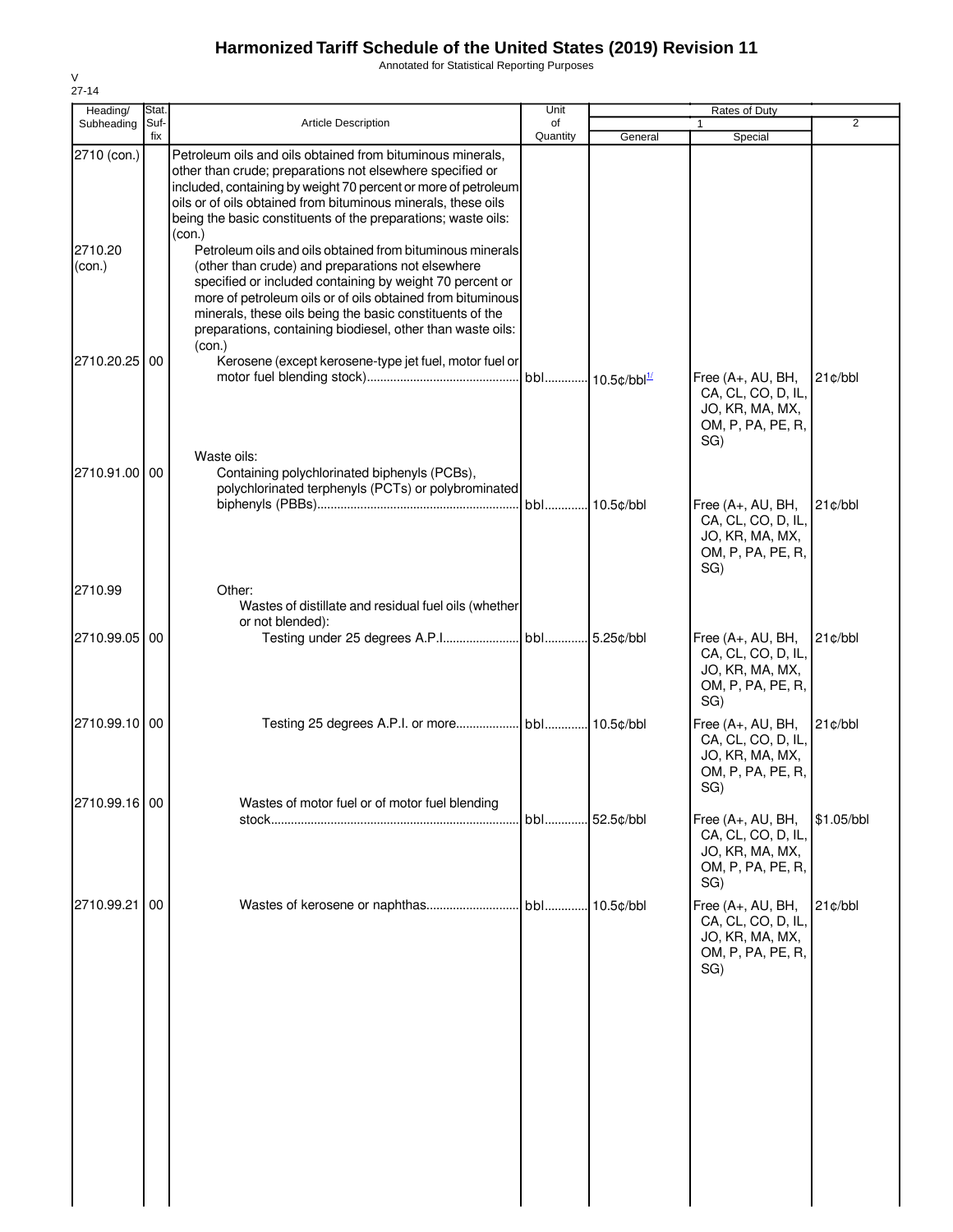Annotated for Statistical Reporting Purposes

| Heading/          | Stat.       |                                                                                                                                                                                                                                                                                                                                       | Unit           |         | Rates of Duty                                                                          |                 |
|-------------------|-------------|---------------------------------------------------------------------------------------------------------------------------------------------------------------------------------------------------------------------------------------------------------------------------------------------------------------------------------------|----------------|---------|----------------------------------------------------------------------------------------|-----------------|
| Subheading        | Suf-<br>fix | Article Description                                                                                                                                                                                                                                                                                                                   | of<br>Quantity | General | Special                                                                                | $\overline{2}$  |
| 2710 (con.)       |             | Petroleum oils and oils obtained from bituminous minerals,<br>other than crude; preparations not elsewhere specified or<br>included, containing by weight 70 percent or more of petroleum<br>oils or of oils obtained from bituminous minerals, these oils<br>being the basic constituents of the preparations; waste oils:<br>(con.) |                |         |                                                                                        |                 |
| 2710.99<br>(con.) |             | Waste oils: (con.)<br>Other: (con.)                                                                                                                                                                                                                                                                                                   |                |         |                                                                                        |                 |
| 2710.99.31        | 00          | Wastes of lubricating oils and greases (whether<br>or not containing additives):                                                                                                                                                                                                                                                      |                |         | Free (A+, AU, BH,                                                                      | \$1.68/bbl      |
|                   |             |                                                                                                                                                                                                                                                                                                                                       |                |         | CA, CL, CO, D, IL,<br>JO, KR, MA, MX,<br>OM, P, PA, PE, R,<br>SG)                      |                 |
| 2710.99.32 00     |             | Of greases:<br>Containing not over 10 percent by weight<br>of salts of fatty acids of animal (including<br>marine animal) or vegetable origin kg 5.8%                                                                                                                                                                                 |                |         | Free (A, AU, BH,                                                                       | 20%             |
|                   |             |                                                                                                                                                                                                                                                                                                                                       |                |         | CA, CL, CO, D, IL,<br>JO, KR, MA, MX,<br>OM, P, PA, PE, R,<br>SG)                      |                 |
| 2710.99.39 00     |             |                                                                                                                                                                                                                                                                                                                                       |                |         | Free (A, AU, BH,<br>CA, CL, CO, D, IL,<br>JO, KR, MA, MX,<br>OM, P, PA, PE, R,<br>SG)  | $4.4¢/kg + 20%$ |
| 2710.99.45 00     |             | Other:<br>Mixtures of hydrocarbons not elsewhere<br>specified or included, which contain not over<br>50 percent of any single hydrocarbon                                                                                                                                                                                             |                |         |                                                                                        |                 |
|                   |             |                                                                                                                                                                                                                                                                                                                                       |                |         | Free (A+, AU, BH,<br>CA, CL, CO, D, IL,<br>JO, KR, MA, MX,<br>OM, P, PA, PE, R,<br>SG) | 21¢/bbl         |
| 2710.99.90 00     |             |                                                                                                                                                                                                                                                                                                                                       | liters         |         | Free (A+, AU, BH,<br>CA, CL, CO, D, E,<br>IL, JO, KR, MA,<br>MX, OM, P, PA,<br>PE, SG) | 25%             |
|                   |             |                                                                                                                                                                                                                                                                                                                                       |                |         |                                                                                        |                 |
|                   |             |                                                                                                                                                                                                                                                                                                                                       |                |         |                                                                                        |                 |
|                   |             |                                                                                                                                                                                                                                                                                                                                       |                |         |                                                                                        |                 |
|                   |             |                                                                                                                                                                                                                                                                                                                                       |                |         |                                                                                        |                 |
|                   |             |                                                                                                                                                                                                                                                                                                                                       |                |         |                                                                                        |                 |
|                   |             |                                                                                                                                                                                                                                                                                                                                       |                |         |                                                                                        |                 |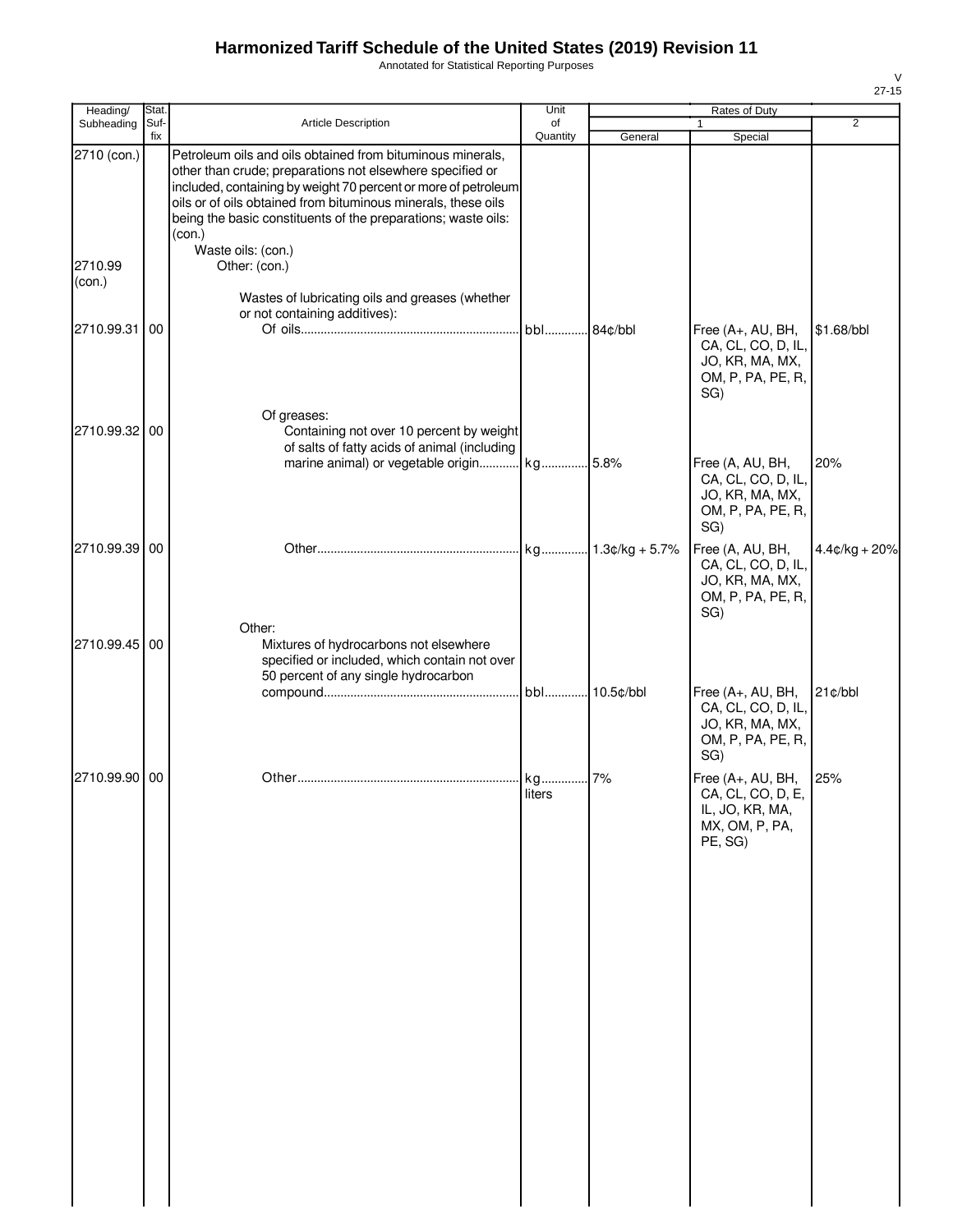Annotated for Statistical Reporting Purposes

| Heading/      | Stat.       |                                                                                                                                                                                                                                    | Unit           |                    | Rates of Duty |                |
|---------------|-------------|------------------------------------------------------------------------------------------------------------------------------------------------------------------------------------------------------------------------------------|----------------|--------------------|---------------|----------------|
| Subheading    | Suf-<br>fix | <b>Article Description</b>                                                                                                                                                                                                         | of<br>Quantity | General            | 1<br>Special  | $\overline{2}$ |
| 2711          |             | Petroleum gases and other gaseous hydrocarbons:                                                                                                                                                                                    |                |                    |               |                |
| 2711.11.00 00 |             | Liquefied:                                                                                                                                                                                                                         |                |                    |               | Free           |
| 2711.12.00    |             |                                                                                                                                                                                                                                    |                |                    |               | Free           |
|               | 10          | Propane with a minimum purity of 90 liquid volume                                                                                                                                                                                  |                |                    |               |                |
|               |             |                                                                                                                                                                                                                                    |                |                    |               |                |
|               | 20          |                                                                                                                                                                                                                                    |                |                    |               |                |
| 2711.13.00    |             |                                                                                                                                                                                                                                    |                | Free <sup>1/</sup> |               | Free           |
|               | 10          | Butanes with a purity of 90 liquid volume percent<br>or more, but less than 95 liquid volume percent $\vert m^3 \vert$                                                                                                             |                |                    |               |                |
|               | 20          |                                                                                                                                                                                                                                    |                |                    |               |                |
| 2711.14.00    |             |                                                                                                                                                                                                                                    |                | Free <sup>1/</sup> |               | Free           |
|               | 10          |                                                                                                                                                                                                                                    |                |                    |               |                |
|               | 20          |                                                                                                                                                                                                                                    |                |                    |               |                |
|               | 30          |                                                                                                                                                                                                                                    |                |                    |               |                |
|               | 40          |                                                                                                                                                                                                                                    |                |                    |               |                |
| 2711.19.00    |             |                                                                                                                                                                                                                                    |                |                    |               | Free           |
|               | 10          |                                                                                                                                                                                                                                    |                |                    |               |                |
|               | 20          |                                                                                                                                                                                                                                    |                |                    |               |                |
|               |             | In gaseous state:                                                                                                                                                                                                                  |                |                    |               | Free           |
| 2711.21.00 00 |             |                                                                                                                                                                                                                                    |                |                    |               |                |
| 2711.29.00    |             |                                                                                                                                                                                                                                    |                |                    |               | Free           |
|               | 10          | Propane:<br>Propane with a minimum purity of 90 liquid                                                                                                                                                                             |                |                    |               |                |
|               | 15          |                                                                                                                                                                                                                                    |                |                    |               |                |
|               |             | Butanes:                                                                                                                                                                                                                           |                |                    |               |                |
|               | 20          | Butanes with a purity of 90 liquid volume<br>percent or more, but less than 95 liquid volume                                                                                                                                       |                |                    |               |                |
|               | 25          |                                                                                                                                                                                                                                    |                |                    |               |                |
|               | 60          |                                                                                                                                                                                                                                    |                |                    |               |                |
| 2712          |             | Petroleum jelly; paraffin wax, microcrystalline petroleum wax,<br>slack wax, ozokerite, lignite wax, peat wax, other mineral waxes<br>and similar products obtained by synthesis or by other<br>processes, whether or not colored: |                |                    |               |                |
| 2712.10.00 00 |             |                                                                                                                                                                                                                                    |                |                    |               | Free           |
| 2712.20.00 00 |             | Paraffin wax containing by weight less than 0.75 percent                                                                                                                                                                           |                |                    |               | 2.2¢/kg        |
| 2712.90       |             | Other:                                                                                                                                                                                                                             |                |                    |               |                |
| 2712.90.10 00 |             |                                                                                                                                                                                                                                    |                |                    |               | Free           |
| 2712.90.20 00 |             |                                                                                                                                                                                                                                    |                |                    |               | 2.2¢/kg        |
| 2713          |             | Petroleum coke, petroleum bitumen and other residues of<br>petroleum oils or of oils obtained from bituminous minerals:<br>Petroleum coke:                                                                                         |                |                    |               |                |
| 2713.11.00 00 |             |                                                                                                                                                                                                                                    |                |                    |               | Free           |
| 2713.12.00 00 |             |                                                                                                                                                                                                                                    |                |                    |               | 45%            |
| 2713.20.00    | 00          |                                                                                                                                                                                                                                    |                |                    |               | Free           |
| 2713.90.00 00 |             | Other residues of petroleum oils or of oils obtained from                                                                                                                                                                          |                |                    |               |                |
|               |             |                                                                                                                                                                                                                                    |                |                    |               | Free           |
|               |             |                                                                                                                                                                                                                                    |                |                    |               |                |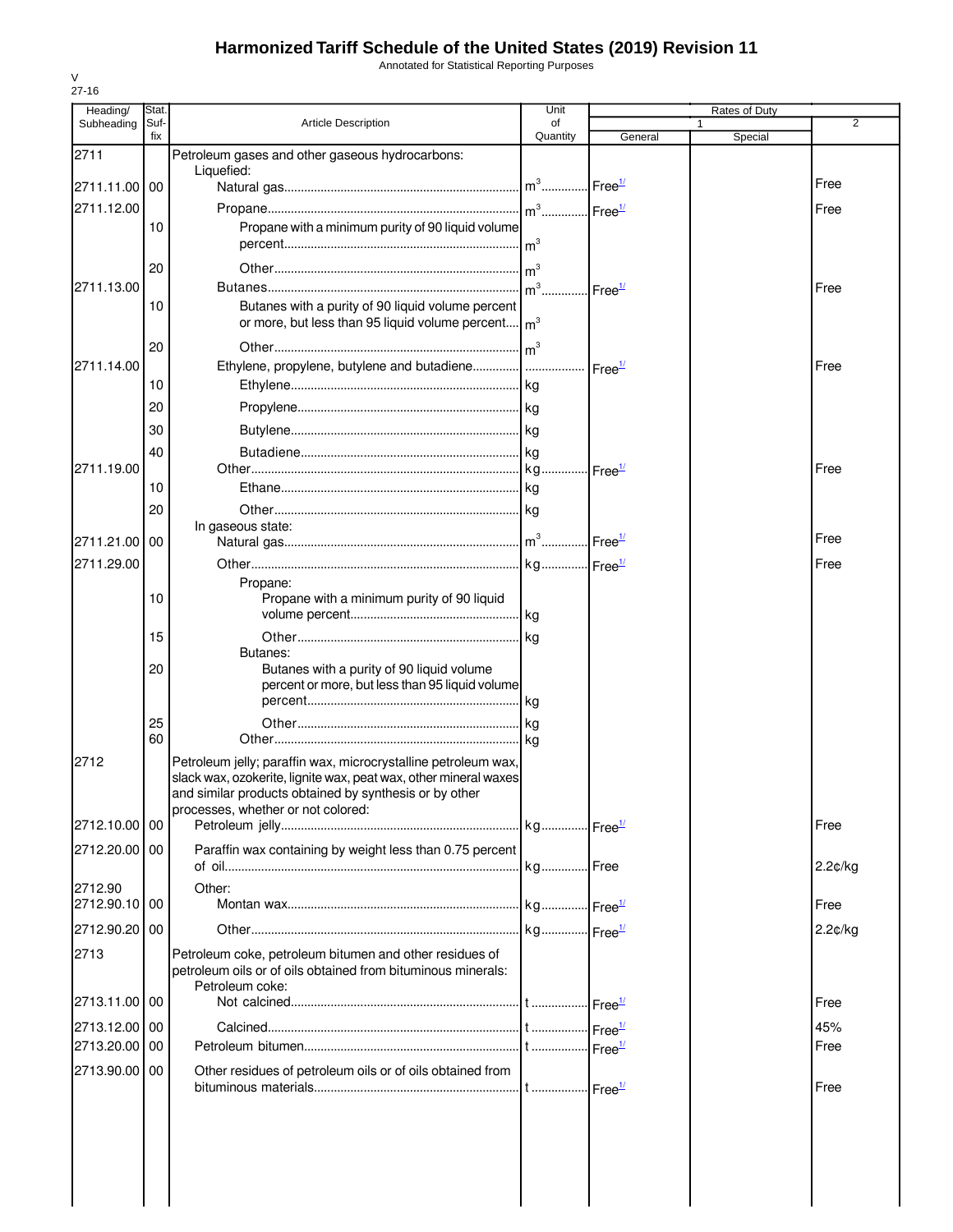Annotated for Statistical Reporting Purposes

| Heading/      | Stat.<br>Suf-<br>Article Description<br>fix | Unit                                                                                                                                  | Rates of Duty         |         |                         |                |
|---------------|---------------------------------------------|---------------------------------------------------------------------------------------------------------------------------------------|-----------------------|---------|-------------------------|----------------|
| Subheading    |                                             |                                                                                                                                       | $\circ$ f<br>Quantity | General | $\mathbf{1}$<br>Special | $\overline{2}$ |
| 2714          |                                             | Bitumen and asphalt, natural; bituminous or oil shale and tar<br>sands; asphaltites and asphaltic rocks:                              |                       |         |                         |                |
| 2714.10.00 00 |                                             |                                                                                                                                       |                       |         |                         | Free           |
| 2714.90.00 00 |                                             |                                                                                                                                       |                       |         |                         | Free           |
|               |                                             | 2715.00.00 00 Bituminous mixtures based on natural asphalt, on natural<br>bitumen, on petroleum bitumen, on mineral tar or on mineral |                       |         |                         |                |
|               |                                             | tar pitch (for example, bituminous mastics, cut-backs) t  Free <sup>1/</sup>                                                          |                       |         |                         | Free           |
|               |                                             |                                                                                                                                       |                       |         |                         | Free           |
|               |                                             |                                                                                                                                       |                       |         |                         |                |
|               |                                             |                                                                                                                                       |                       |         |                         |                |
|               |                                             |                                                                                                                                       |                       |         |                         |                |
|               |                                             |                                                                                                                                       |                       |         |                         |                |
|               |                                             |                                                                                                                                       |                       |         |                         |                |
|               |                                             |                                                                                                                                       |                       |         |                         |                |
|               |                                             |                                                                                                                                       |                       |         |                         |                |
|               |                                             |                                                                                                                                       |                       |         |                         |                |
|               |                                             |                                                                                                                                       |                       |         |                         |                |
|               |                                             |                                                                                                                                       |                       |         |                         |                |
|               |                                             |                                                                                                                                       |                       |         |                         |                |
|               |                                             |                                                                                                                                       |                       |         |                         |                |
|               |                                             |                                                                                                                                       |                       |         |                         |                |
|               |                                             |                                                                                                                                       |                       |         |                         |                |
|               |                                             |                                                                                                                                       |                       |         |                         |                |
|               |                                             |                                                                                                                                       |                       |         |                         |                |
|               |                                             |                                                                                                                                       |                       |         |                         |                |
|               |                                             |                                                                                                                                       |                       |         |                         |                |
|               |                                             |                                                                                                                                       |                       |         |                         |                |
|               |                                             |                                                                                                                                       |                       |         |                         |                |
|               |                                             |                                                                                                                                       |                       |         |                         |                |
|               |                                             |                                                                                                                                       |                       |         |                         |                |
|               |                                             |                                                                                                                                       |                       |         |                         |                |
|               |                                             |                                                                                                                                       |                       |         |                         |                |
|               |                                             |                                                                                                                                       |                       |         |                         |                |
|               |                                             |                                                                                                                                       |                       |         |                         |                |
|               |                                             |                                                                                                                                       |                       |         |                         |                |
|               |                                             |                                                                                                                                       |                       |         |                         |                |
|               |                                             |                                                                                                                                       |                       |         |                         |                |
|               |                                             |                                                                                                                                       |                       |         |                         |                |
|               |                                             |                                                                                                                                       |                       |         |                         |                |
|               |                                             |                                                                                                                                       |                       |         |                         |                |
|               |                                             |                                                                                                                                       |                       |         |                         |                |
|               |                                             |                                                                                                                                       |                       |         |                         |                |
|               |                                             |                                                                                                                                       |                       |         |                         |                |
|               |                                             |                                                                                                                                       |                       |         |                         |                |
|               |                                             |                                                                                                                                       |                       |         |                         |                |
|               |                                             |                                                                                                                                       |                       |         |                         |                |
|               |                                             |                                                                                                                                       |                       |         |                         |                |
|               |                                             |                                                                                                                                       |                       |         |                         |                |
|               |                                             |                                                                                                                                       |                       |         |                         |                |